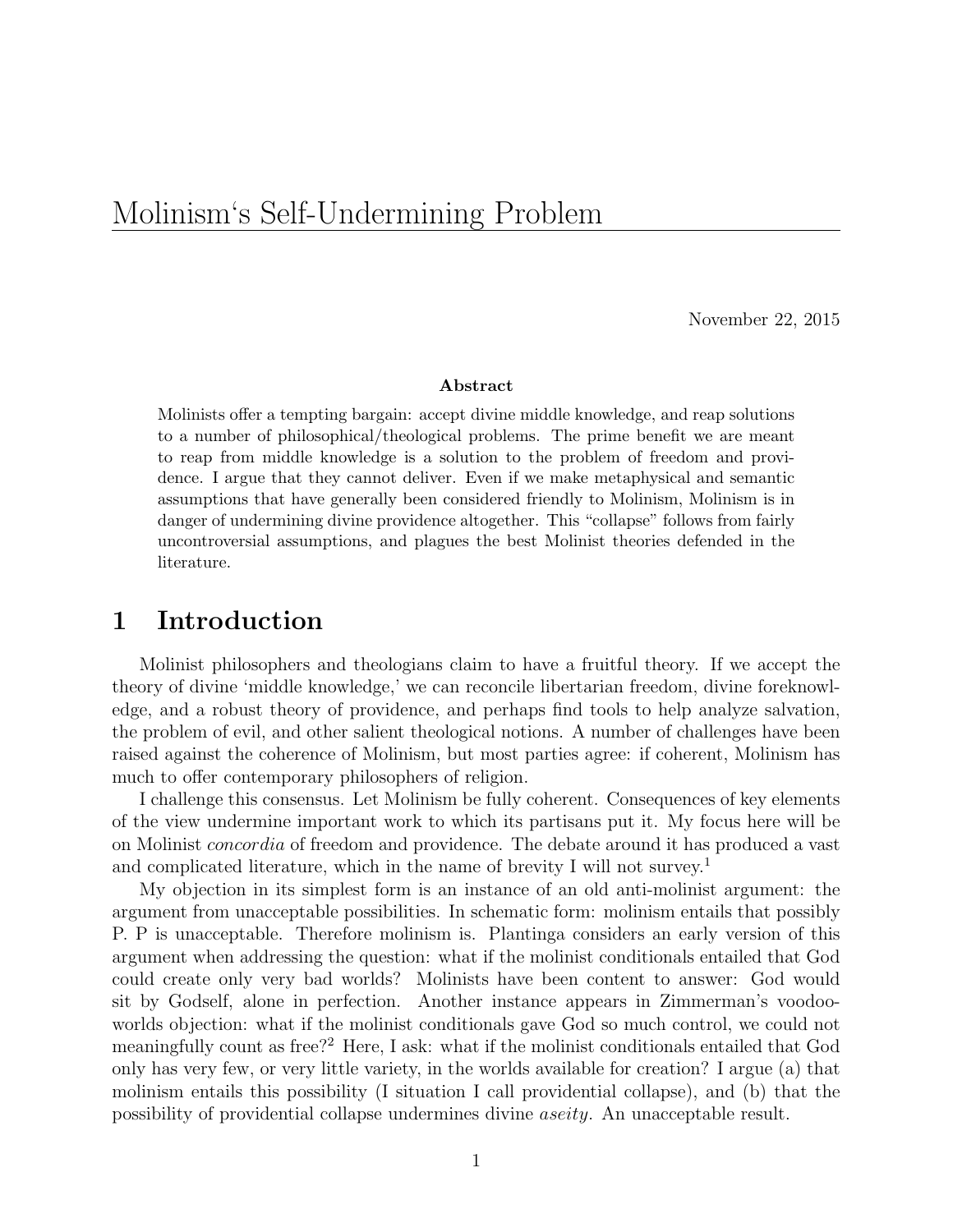In §2, I will briefly sketch Molinism and its solution to the freedom/providence problem. In §3, I will lay out the collapse problem, and then I will consider some potential Molinist fixes, arguing that they are unable to solve the problem. I conclude that even if Molinism is coherent, Molinists cannot deliver on one of their main promises: solving the problem that motivated Molina to posit middle knowledge in the first place.

A note on technical terminology. I will generally use uppercase greek letters such as Γ,  $\Delta$ , and  $\Upsilon$  as sets of propositions. I will generally use the subscript  $\models$  to denote the deductive closure of a set of propositions (so if  $\Gamma$  stands for a set of propositions,  $\Gamma_{\varepsilon}$  will stand for its deductive closure), and lowercase greek letters such as  $\phi, \psi, \chi$ , and  $\rho$  as propositional variables  $(\alpha, \beta, \gamma)$ , and  $\delta$  will retain their usual role as ordinals). Finally, I will often find it convenient to use superscripts to denote special subsets of closed sets of propositions (for instance, if  $\Gamma_{\varepsilon}$  is a set of propositions, I will use  $\Gamma_{\varepsilon}^>$  to pick out the subset containing its (non-material, including strict) conditionals).

A note on theological terminology. When I speak of divine creation, I mean something like divine world actualization. Often, talk of creating the world or universe refers to God bringing forth the cosmos. This is not what I mean. When I speak of God creating, I mean that God acts in such a way as to settle which (or which class of) Kripkean possible worlds is (includes) the actual one. Thought of this way, even the classical divine decision 'not to create' is the creation of a world (the one where God is all alone). Likewise, when I speak of constraints on divine providence, I do not mean constraints on divine freedom. This paper has nothing interesting to say about divine freedom (it is compatible with my arguments that God's freedom be compatible with determinism, or incompatible, or whatever else theologians wish to say on the subject).

## 2 Molinism and the Problem of Providence

Robust views of providence and robust (libertarian) views of human freedom appear to conflict. According to traditional doctrines of providence, God has foreknowledge of the world's history, and control over that history's development. According to Libertarian theories of free will, true freedom is incompatible with any form of determinism. Thus, we get a prima facie puzzle: how is it that God can exercise control over the development of a world's history containing free agents, if any determinism nullifies the agent's freedom?

Much ink has been spilled on this problem. Starting with the 16th century Jesuit theologian Luis de Molina - and recently revived by Alvin Plantinga - Molinism has emerged as one of the main contenders for a solution. Molina's main idea: if God knew what free agents would do in various circumstances, God could arrange for the circumstances to obtain in which the free agents would do as God wanted them to. Thus, by giving God a suite of conditionals - known in the literature as counterfactuals of freedom - to guide God's act of creation, Molina hoped to defuse the tension. The term 'counterfactuals of freedom,' while popular, is misleading as a description of the things the Molinist God learns. As Flint makes clear (Flint 1998), they do not presuppose free agents, or even agents. The Molinist God needs providence over Radium decay, the collapse of the wave function, and over agents whose choices are directly caused by Radium decay or the collapse of the wave function. It will often be useful to group these conditionals with strict conditionals. I will refer to this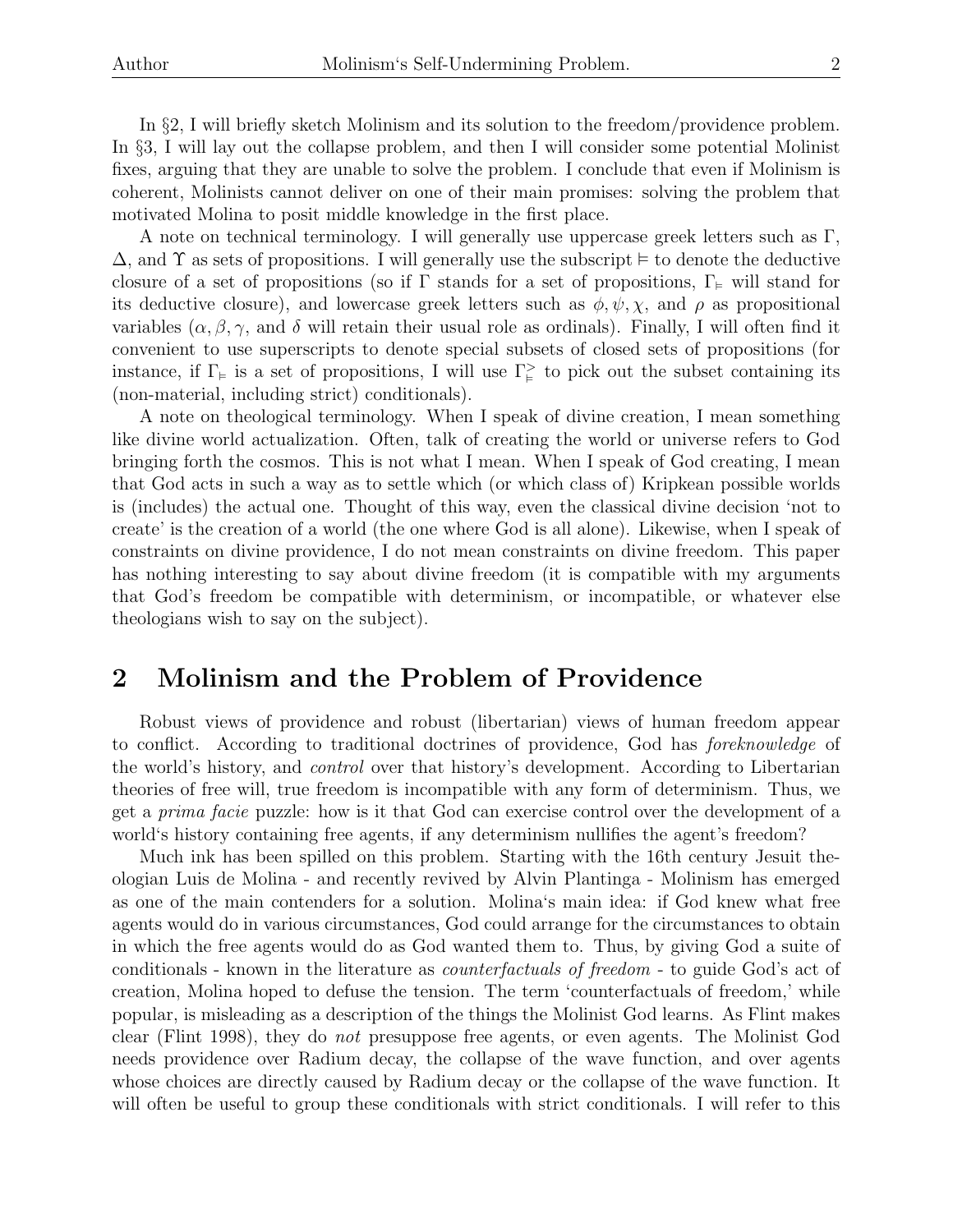group (strict+subjunctive conditionals) as 'Molinist conditionals' throughout.

To fill out the picture:<sup>3</sup> we can think of God's omniscience as unfolding in four 'moments.' These are understood to represent the priority order of information as it is made available for (and used by) God in creating the world. They are not temporal. We can divide these into pre-volitional and post-volitional moments, with the divine creative act occurring between moments two and three. And we can divide Molinist conditionals into two classes: counterfactuals of divine freedom and counterfactuals of creaturely freedom.

The first moment of God's knowledge we call God's necessary knowledge, and it includes all necessary truths (including such things as the contours of logical space, assuming S5 as the logic governing metaphysical modality). So far, this is in line with the tradition, and accepted by all major views on the providence/freedom/foreknowledge puzzle. It is worth pointing out that amongst the key necessary truths is the divine preference ordering of worlds. We will assume that - like all rational agents - God's mental states conform to a decision theory, and we take worlds (and acts resulting in world-selections) as among the objects of divine preference. Furthermore, since information about divine preferences is clearly pre-volitional information and just as clearly not counterfactuals of creaturely freedom, we put them with God's necessary knowledge. And - although we will not be able to give the issue as full a treatment as it deserves here - we find it bizarre to think that God could have had different preferences than God in fact has, for presumably the contours of logical space do not vary in different possibilities, and so whatever basis God has for God's preferences, God has in every world.

The second moment, Molina's key addition, brings the truth values of all creaturely Molinist conditionals. We will spend a fair amount of time investigating exactly which counterfactuals count as Molinist conditionals, but in general they are instances of the schema 'if S were in  $C, S$  would A,' where S is an agent, C is some circumstance, and A is an action. This is, at best, a heuristic device. For present purposes, I will make no substantive assumptions about what these conditionals are like. I will not, for instance, assume that their antecedents imply that determinism is false, or indeed that their antecedents must contain much more information than the tautology (and a fortiori any information about the world's laws; it seems perfectly possible to me that a world could have none). Later, I will introduce and defend some minimal assumptions about them.

Molinist conditionals are also contingent - the first contingent truths on the scene. And their truth values are in no way dependent on God. God does not select the truth values, and can do nothing to change them. They simply present themselves to God, bringing information about the actual world. In the process, they create a situation that has been noted by a number of philosophers: there are possible worlds which (in virtue of disagreeing with the Molinist conditionals) are ineligible for creation, and God gets no say which. Plantinga exploited it in his infamous Free Will Defense, (1974) and various Molinist solutions to other problems use it as well. (Craig 1989, Flint 1998) It has also featured in various objections to Molinism, such as Robert Adams's 'grounding objection.' (1977) It will play a key role in the present objection. We will occasionally find it useful to (following Plantinga) refer to the worlds left after the Molinist conditionals have their say as 'feasible' worlds.

God then combines the contingent information revealed in the second moment with the necessary truths to choose the truth values of the counterfactuals of divine freedom. We note the asymmetry here between divine and creaturely freedom. No mere set of condition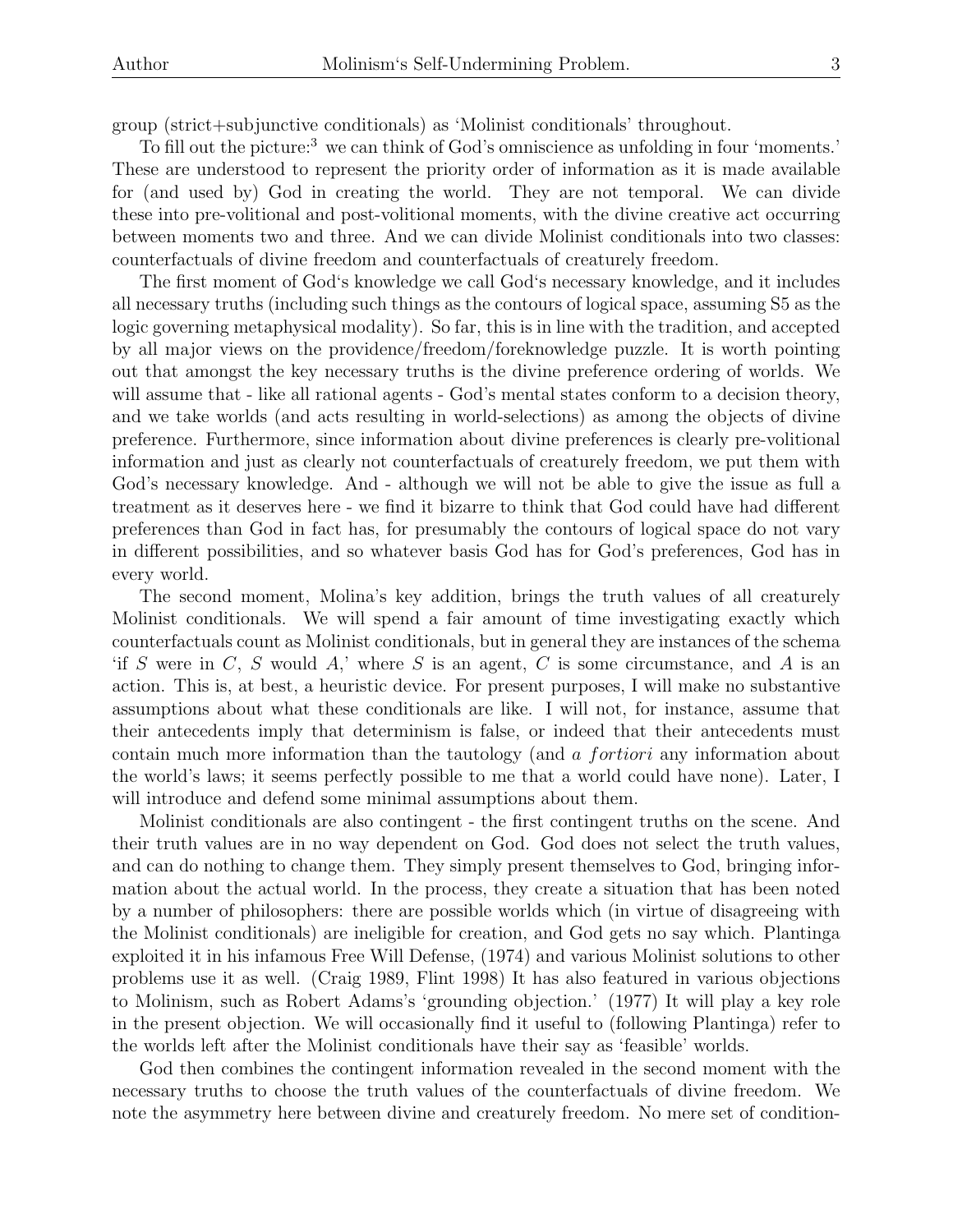als can dictate what a God would do without that God's say-so. Since choosing the true counterfactuals about divine actions is equivalent to choosing an actual world (by choosing what God would do in the situation God is actually in), God chooses the counterfactuals of divine freedom that result in actualizing the world God most prefers (or one that's good enough, if there is no top world). This marks the third moment, and the first post-volitional one.<sup>4</sup>

Finally, in the fourth moment, God gets the truth value of all other propositions (presumably by applying *modus ponens* to the appropriate counterfactual of divine freedom), in what has often been called God's 'free' knowledge.

So Molinism offers a *concordia* of divine providence and creaturely freedom. It does so by dividing God's knowledge into four moments, and then carefully weaving them around the divine creative act. This way, prior to creation, God has enough contingent information to place agents in circumstances where they will do as God wants. The promise: accept Molinist conditionals, known to God before creating, which narrow the field of possible worlds it is feasible for God to create, accept that these have their truth or falsity independent of and not subject to veto by God, and solve the freedom/foreknowledge/providence puzzle. But can Molinism deliver? As we shall see, if the (deductive closure of the set of) Molinist conditionals that present themselves to God in the second moment is (or could have been) too rich or too anemic, then it cannot.

### 3 The Self-Undermining Problem

I argue that Molinism leads (or may lead) to a providential collapse. God has no control over which Molinist conditionals obtain. And God has no control over the logical consequences of the set of such counterfactuals. These two fact combine with a few assumptions about those counterfactuals and the logic governing them to create situations that are at best uncomfortable for a robust theory of providence. Although I will often speak of 'collapse' is if it were a single state of affairs, it is really a family of states.

Before we say what a collapse is, it is important to say what collapse is not. Nothing in my argument requires or assumes that divine freedom requires libertarian leeway. Leibniz, with his view that God had exactly one option to create, does not fall prey to my objection.<sup>5</sup> What I object to is the overly narrow winnowing - prior to and independent of any divine volitions - of the possible worlds God is able to actualize. In contrast to traditional accounts of creation and of providence, Molinism introduces a new modal distinction: possible worlds that are nevertheless uncreatable. My objection only has traction with this distinction in place, for I charge the molinist with reducing the space of available worlds in objectionable ways.<sup>6</sup>

The most extreme bad case for Molinism I will call total collapse. Let Υ be a set of propositions describing what each actual agent actually does. If, for each member  $\psi$  of  $\Upsilon$ , there is a Molinist conditional  $\phi \mapsto \psi$  such that the set of Molinist conditionals imply  $\phi$ , total collapse has occurred. In this scenario, when the Molinist conditionals present themselves to God, they also tell God which creatures will do what and when. And since God had no say over the counterfactuals, God gets no say over which creatures there are or what they do. This more or less eliminates providence.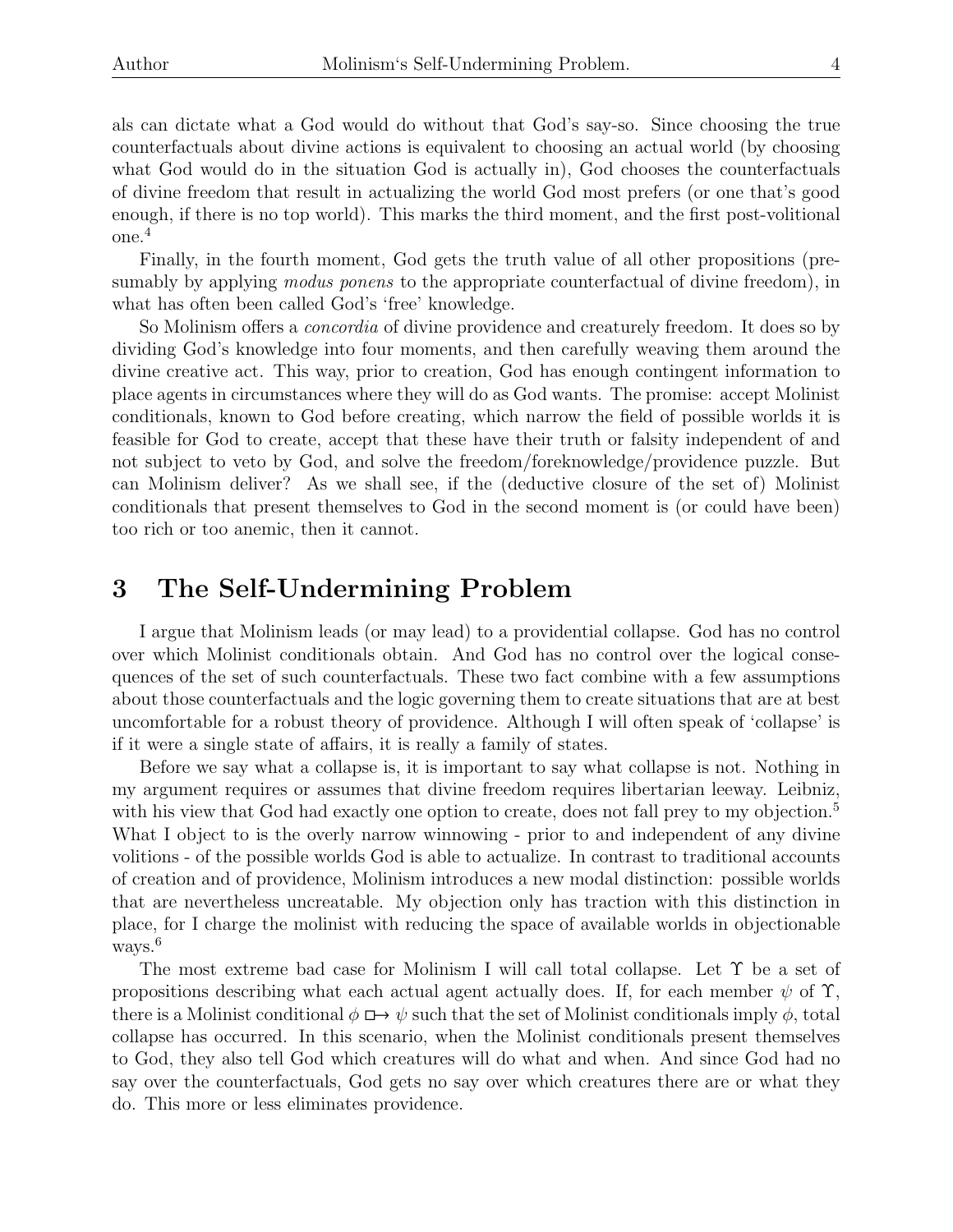A second noteworthy collapse I will call single-career collapse. Single-career collapse happens when, for each agent whom God could have created, there is a true conditional (career conditional)  $\phi \mapsto \psi$  where  $\phi$  states that the agent is created and  $\psi$  gives the agent's entire career. This is not quite so bad as total collapse, since God still gets a little bit of say over which agents are created. But since agents inevitably interact over the course of a career, there will be certain (a great many) combinations of agents which will come as a package deal. For instance, if Smiths career-conditional includes 'has a conversation with Jones,' then Jones's career conditional must include 'has a conversation with Smith,' and God creates Smith iff God creates Jones. We don't need to map how involved these entailment networks between the consequents of career conditionals can become to see that this really isn't much providence.

These are particularly sharp types of collapse. But we can think of collapse in a more general sort of way. The goal of a respectable theory of providence is to get God lots of choices amongst worlds to create, and lots of variety amongst those choices (optimally all of them, but Molinists hope to trade a few worlds for a resolution to the foreknowledge/freedom problem). God could have many choices with virtually no variety. For instance, if all God gets to pick is the number of stars, the number of particles, and the number of elements, God gets a vast array of choices (infinitely many), but very little variety. Or God could have a great variety amongst the choices, but altogether too few. For instance, if God gets only a very small subset of the possible worlds to choose from, none of which have any of the same people, things, or events in them, God gets lots of variety, but a very small number. A robust providence requires both. It is important to note that even infinitely many worlds can count as 'very few choices.' What we care about when we speak of number of choices is not the cardinality of the set of feasible worlds, but the proportion of logical space that it occupies.<sup>7</sup>

This thought can be made precise with a little geometry. Suppose in the first moment there are continuum many possibilities.<sup>8</sup> Then we can represent logical space on a cartesian plane, with each point as a world and distance between points representing distance between worlds.<sup>9</sup>

If figure 1 represents God's options before the second moment, figures 2-4 represent ways for God's options to be after the second moment. The shaded points represent worlds that God can choose amongst.



Figure 1: Logical Space Before the Second Moment

In figure 2, we have a decent number of worlds and a decent amount of variety between them.

In figure 3, we have alot of worlds, but little variety. This could well be what a total collapse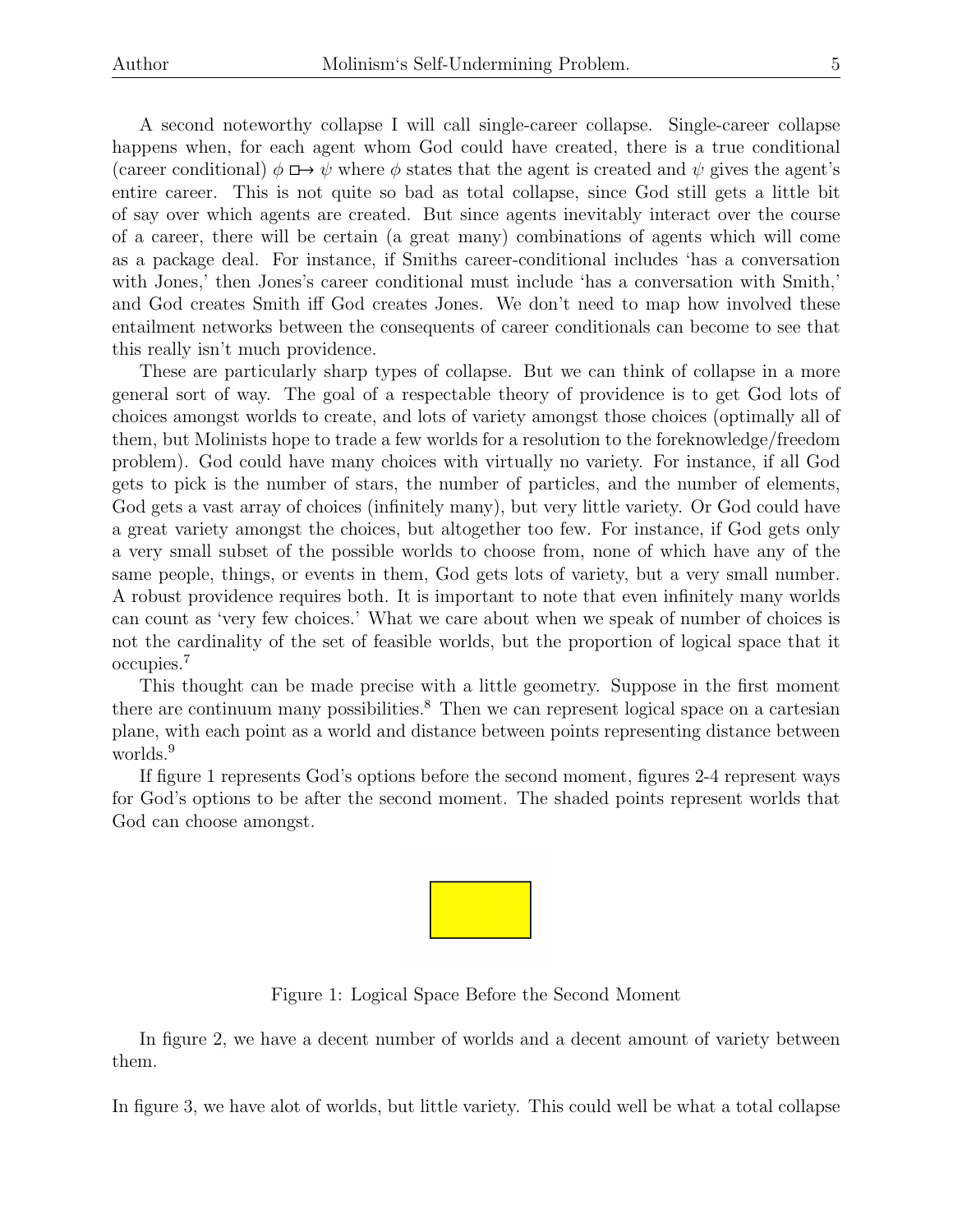

Figure 2: Logical Space When Molinism Works

looks like: a tight cluster of worlds, where all God gets to choose are minor details like the number of stars.



Figure 3: Logical Space In a Total/Low-Variety Collapse

In figure 4, we have alot of variety, but very few worlds. This could well be what a singlecareer collapse looks like. The options are spread out, but because of the career networks amongst the possible creatures, there aren't many choices.

|   |                             | ÷   | ٠           |  |
|---|-----------------------------|-----|-------------|--|
|   | ×                           | . . |             |  |
|   | $\mathcal{L}_{\mathcal{A}}$ | t   | $\sim$<br>× |  |
|   |                             |     |             |  |
| ï | t                           | ÷.  | ٠.          |  |
|   |                             |     |             |  |

Figure 4: Logical Space In a Single-Career/Low Number Collapse

We could perhaps model the robustness of providence as having a strictly increasing relationship with the proportion of shaded worlds and their distribution, but we don't need to get too technical here to see the basic point: the fewer and more tightly grouped the worlds God chooses between, the less providence God has. Even when there are infinitely many worlds to choose amongst (as there almost certainly will always be).

We can now move on to the argument. Throughout, I will make a few modeling assumptions. I will assume that with each proposition, we associate a set of worlds. In so doing, I make no substantive claim about the metaphysics of propositions (or of worlds). I merely claim: for each proposition, there exists a set<sup>10</sup> of worlds at which that proposition is true. We can thus model the interaction of propositions under various operations (negation, conjunction, disjunction, consequence) by the interaction of their associated set under various operations (complement, intersection, union, subset). To be a little more accurate, we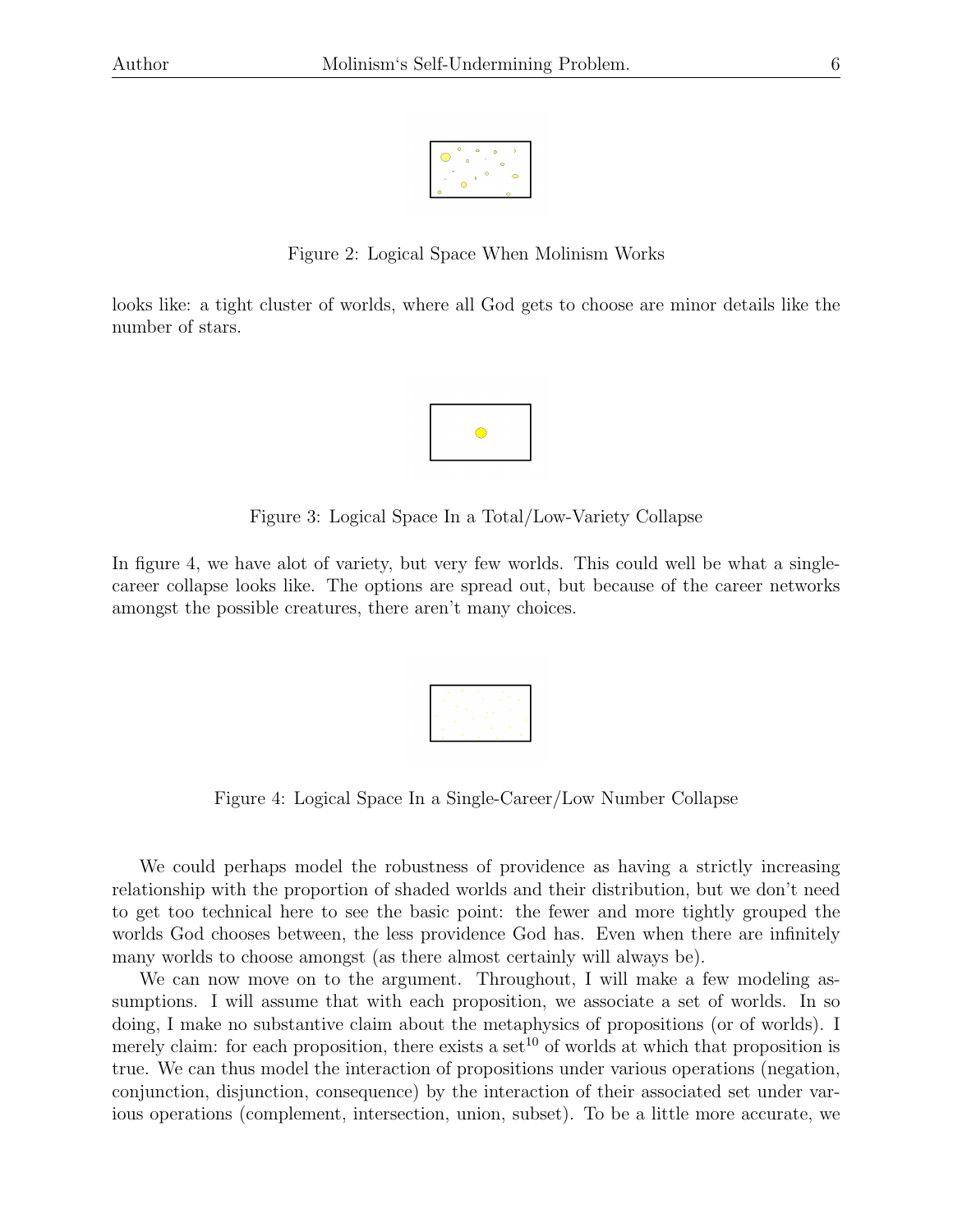create a Boolean algebra with the singletons of the worlds as atoms. Amongst the significant consequences of this model: almost any proposition we care about can be represented as a conjunction, a disjunction, or a material conditional.

Suppose  $\Gamma$  is a sufficiently rich set of counterfactuals. Then  $\Gamma$  will entail lots of noncounterfactual information. For instance, because the counterfactual implies the material conditional, for every counterfactual  $\phi \mapsto \psi \in \Gamma$ , there is the corresponding proposition  $\neg \phi \lor \psi$  in its deductive closure  $\Gamma_{\vDash}$ . Combinations of these sentences may yield even further inferences. For instance, if  $\phi \vee \chi \& \psi \vee \neg \chi \in \Gamma_{\models}$  as well, then  $\psi \in \Gamma_{\models}$ .<sup>11</sup> Thus, starting with the right three counterfactuals -  $\phi \mapsto \psi$ ,  $\neg \phi \mapsto \chi$  and  $\chi \mapsto \psi$  - we can infer that  $\psi$ . Suppose we add a fourth counterfactual to our set,  $\psi \mapsto \Delta$ . Then from these four, we can infer  $\Delta$ .

Variations on this theme give us many ways to extract categorical information from sets of conditionals. Any member with a  $\Gamma_{\varepsilon}$ -necessary antecedent gives us its consequent, and some members with  $\Gamma_{\varepsilon}$ -contingent antecedents will get their antecedent from other entailment relations between the conditionals, and thus their consequents. For example, if  $\phi_1 \mapsto \psi_1$ and  $\phi_2 \Box \rightarrow \psi_2$  are in  $\Gamma$  and  $\psi_1 \models \phi_2$  and  $\Box_{\Gamma_{\models}} \phi_1$ , then  $\psi_2 \in \Gamma_{\models}$ .

To fill in the example, let  $\phi_1$  be 'Curly is offered a \$10,000 bribe,'  $\psi_1$  be 'Curley reports the bribe to the police captain,'  $\phi_2$  be 'The police captain hears of a bribe offered to Curly,' and  $\psi_2$  be 'She arrests the briber,' and let it be  $\Gamma_{\varepsilon}$ -necessary that Curly is offered a \$10,000 bribe. Then 'the police captain arrests the briber' is in  $\Gamma_{\models}$ . So when the Molinist God learns which Molinist conditionals are true, the Molinist God also acquires categorical information about the actual world - in this case, that the police captain will arrest the briber (and all of its implications).

At this point, some readers will hold up a stop sign. "Steady on," they object. "Simply supposing that Curley must be offered the bribe is unfair. Why couldn't God just create nothing, leaving a world with nothing but God enjoying unperturbed bliss? Isn't that always an option?" The short answer is: no. Given the right set of conditionals, God's creatorly hand is forced.

In general, God loses the option to remain lonely whenever there are feasible worlds that God prefers to being alone. For instance, suppose God prefers sufficiently rich worlds populated by free agents who never make the wrong choice to any other kind of world. This seems plausible.<sup>12</sup> Suppose furthermore that the Molinist conditionals deal God a good hand, so that transworld saintliness is true of all possible agents:

TRANSWORLD SAINTLINESS:  $S$  is a transworld saintly agent just in case  $S$  would never make any immoral choice in any feasible world

So long as transworld saintliness is possible - and I see no reason why it should not be - then God will have a great (infinitely) many worlds available that God prefers to being all alone. It would be of dubious rationality for God to not create one of those worlds, and at least under some conditions (given plausible principles of rationality and a cooperative set of worlds), it would be downright irrational. And since neither God's preferences nor God's rationality vary across worlds, if the Molinist conditionals deal God a sufficiently good hand, God is stuck with creatures.<sup>13</sup>

It is a bit odd to describe God as 'stuck' with creatures, when whichever creatures God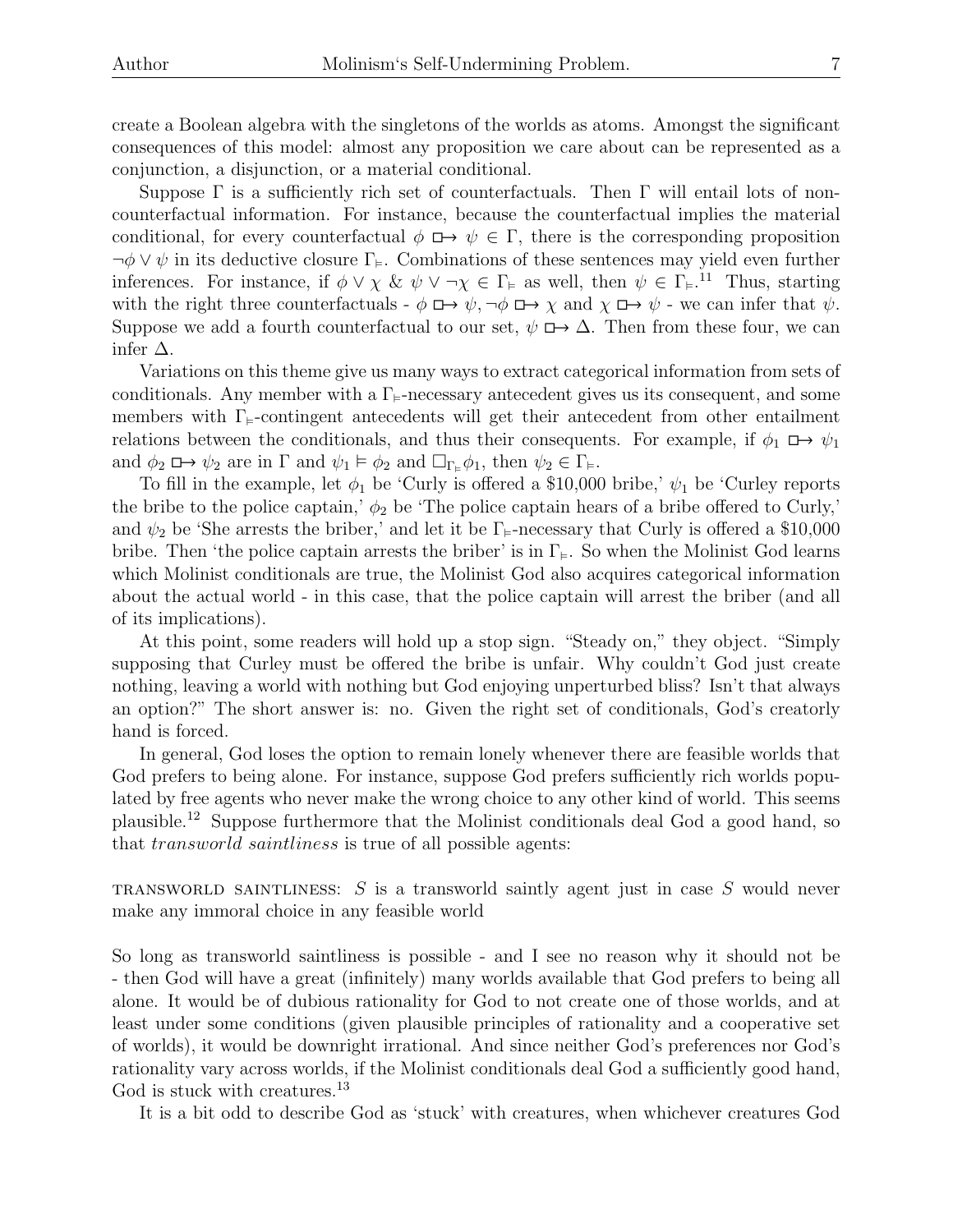creates, they are ones God prefers to have around. The point here is purely logical: if God gets certain suites of Molinist conditionals, the option to stand alone comes off the table (so long as we make a few assumptions about divine rationality). With that clarification, we move on to the argument. Let the following assumptions hold:

PLENITUDE: For any agent S, Circumstance  $C$ , and Action A such that it is possible that S perform A in C,  $\Gamma$  includes either the proposition 'if S were in C, then S would freely perform A,' or the proposition 'if S were in C, then S would not freely perform  $A$ ,<sup>14</sup>

LOGIC: Stalnaker's System  $(C2)^{15}$  is the correct logic for counterfactuals.<sup>16</sup>

A few words in defense of these assumptions. I think something like plenitude is required for the Molinist theory to get off the ground. There has to be some guarantee that God has sufficient and sufficiently rich Molinist conditionals to sensibly guide the world. It is also useful to the Molinist against the much-maligned 'might argument' of Hasker (1989), or the general skepticism about counterfactuals defended by Hajek.<sup>17</sup>

I will say more about logic in § 3.2, but I will note that C2 (and and its fragment VC) either are or are fragments of the most popular conditional logics, and a weakening of either would put the Molinist at odds with natural language semanticists and a great many other philosophical users of conditionals.

We can now show a collapse on these minimal assumptions. Of course, all this shows here is that no Molinist should accept both assumptions. But it will be good to illustrate the basic mechanics of the argument on a stripped down theory. Later, we will challenge the most well-developed account of Molinism in the literature. That is where the real dialectical work happens.

Take any necessary proposition  $\top$ . Then, by an application of conditional excluded middle, for every agent  $S$  and action  $A$ , there is a true Molinist conditional, either 'if  $S$  were in  $\top$ , S would A' or 'if S were in  $\top$ , S would not A' But since  $\Gamma \models 'S$  is in  $\top$  if S exists,'  $\Gamma \models 'S$  performs A if S exists,' and thus the only way for God to prevent S's performance of  $\vec{A}$  is to fail to create  $S$ . This gets us the single-career collapse. If we are a bit less picky about forcing our conditionals to conform to the heuristic schema and allow true instances of  $\top \Box \rightarrow \phi$ , where  $\phi$  says that an agent performs an action, we can get total collapse. Depending on how general we allow the antecedents to get, we can get other less severe collapses.

The Molinist has two responses to this argument. She can adopt the way of constraint, or the way of restriction. The way of constraint constrains the eligible substitution instances for  $C$  in the schema for Molinist conditionals. Thus, although there may be true conditionals with very general antecedents, they are not the ones that present themselves to God in the second moment of creation. This leaves too few conditionals in  $\Gamma$  with  $\Gamma$ -necessary antecedents for the collapse to occur. Think of it as a way of constraining PLENITUDE. By contrast, the way of restriction allows any substitution for  $C$ , but weakens the background counterfactual logic to the point where there are not enough conditionals in  $\Gamma$  with  $\Gamma$ necessary antecedents for the collapse to occur. Since defenders of this route are freewheeling about which propositions can go into the antecedents of their conditionals, I will often refer to them as freewheeling Molinists.<sup>18</sup>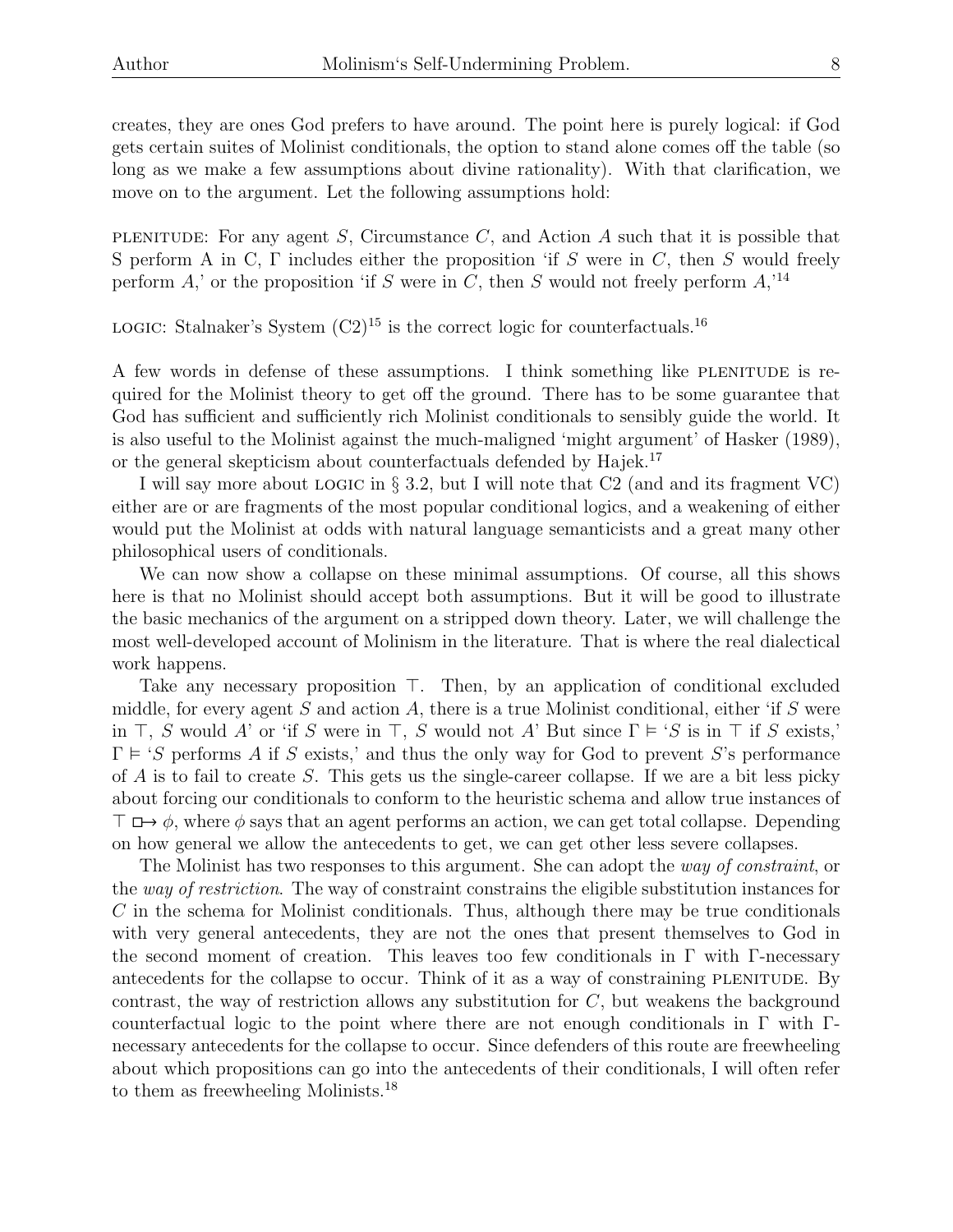### 3.1 The Way of Constraint

The Way of Constraint limits which propositions can be the antecedents to Molinist conditionals. Eactly how to charcterize the antecedents is a question that has been studied independently from the collapse argument.<sup>19</sup> But the literature is not full of precise accounts of how the constrains go. We will examine the most popular and detailed option: that advanced by Thomas Flint. After arguing that Flint's theory is in danger of leaving too little room for providence, I will leave it to the Molinist to give a precise and well motivated constraint that blocks the argument, but I doubt it's a task that can be done. Before diving into the details, it is good to flag and then set aside a very broad concern for the way of constraint. Molinist conditionals aren't the only conditionals in town. Any adequate Molinist theory will give an account of why certain conditionals present themselves to God in the second moment, while others do not. Proponents of the way of constraint face a special case of this problem; for while perhaps freewheeling Molinists can say something about individual essences or possible persons (assuming there are such things), followers of the way of constraint need to say something more specific: they need to why certain conditionals about the actions of people are true in the second moment, while others are not. In the interest of pursuing the current line of reasoning, I will pretend that this question has been satisfactorily answered, although I am by no means confident that it can.

The best Molinist theory using the way of constraint has been set forward by Thomas Flint. Flint calls for circumstances to be 'complete,' which he roughly defines as follows:

Molinists can and should think of the circumstances in which an action is performed as being complete. That is, what God would know is how a free being would act given all, not just some, of the causal factors affecting her activity. Obviously, the safest thing to do here is to think of the circumstances as including all of the prior causal activity of all agents along with all of the simultaneous causal activity by all agents other than the agent the counterfactual is about. Circumstances which are all-inclusive in this way will be said to be complete circumstances.

At first glance, Flint's restriction looks quite promising - after all, many of the eligible instances of C will be information-rich. Exactly the kind of proposition that is unlikely to be  $\Gamma_{\models}$ -necessary.

It is tempting to modify Flint's condition to require circumstances to contain, rather than just an account of agential activity, a complete world-history from the moment of creation to the moment before the agent acts. This includes more information by letting in the nonagential influences. But this still leaves out important information. By failing to include facts simultaneous to  $S$  performing  $A$ , we risk leaving out important influences. Instead, we should begin with the complete world-history up to  $t$ , and from there 'remove'  $S$  performing A in such a way that our remaining proposition is non-entailing, but information-rich. In order to do that, it will be helpful talk of worlds as containing initial segments. So I will briefly introduce the notion of an ordered world. The rough idea: we treat worlds as sets of propositions,<sup>20</sup> and then order the sets. We want an order where the propositions describing the world's history are indexed in the same order as the appearance of their truthmakers (or the occurrence of the events they are about), propositions about large scale features of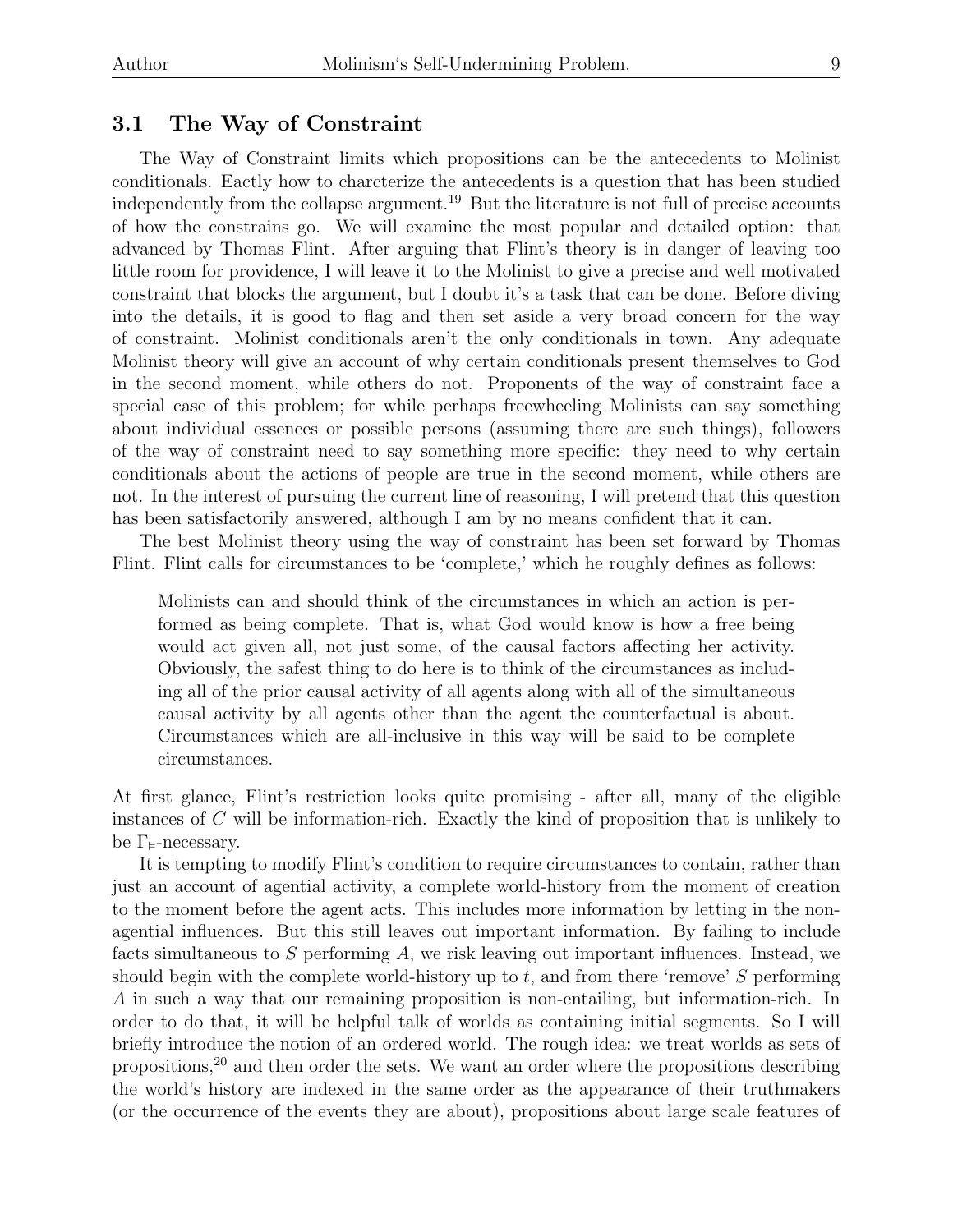the world come at the beginning of the order, and various boolean propositions are placed in their natural spots. As a visual aid, we can think of worlds as four-dimensional manifolds ('blocks'), and regions of exact spatiotemporal match as common segments. We use the ordinals to index a world's members, creating ordered worlds.

Let an ordered world be a set of ordered pairs obtained by taking a world and indexing its members with the ordinals (ensuring a plentiful supply of indices with an intuitive structure) by way of the wo-procedure:

wo-i. The necessary proposition(s) comes before any contingent proposition.

- wo-ii. Propositions about the laws, theory of chance, and other large scale structural features of the world are ordered prior to all propositions about the world's history.
- wo-iii. Propositions that obtain at a given time in the world's history are indexed in their temporal order (so if the world has a beginning, the propositions describing it are the first historical propositions, and are all mapped to the same index; if it has no beginning, then every historical proposition is after the propositions about large scale features, in order of appearance).
- WO-IV. Any proposition entailed by propositions indexed prior to or at  $\alpha$ , but not by propositions only indexed prior to  $\alpha$  (so that propositions indexed at  $\alpha$  are essential to their deduction), is indexed at  $\alpha$ .
- wo-v. Contingent Molinist Conditionals go last.

A brief justification for wo-i-v. wo-i places the necessary proposition first, ensuring that all worlds trivially share an initial segment. Since this plays no important role in what follows, it is primarily an aesthetic/convenient choice. So long as the placement of the necessary proposition(s) is uniform, it shouldn't matter. wo-ii places 'large scale' features of the world next. This is perhaps the most contentious condition. Humeans will find placement after the propositions about the world's history most natural, while defenders of more robust views such as the Dretske-Tooley-Armstrong or Powers and Liabilities theories will favor the early placement. I have chosen the early placement in order to make initial segments of a world maximally information-rich, since our ultimate goal here is a rigorous construction of Flint's criterion of eligibility, and presumably maximal non-entailing circumstances are meant to include things like laws. WO-III sets out the world's history in order. WO-IV ensures that the set of propositions sharing an index is deductively closed (crucial for our purposes), takes care of all boolean propositions and the like, and prevents any propositions from slipping into an index where they shouldn't be.<sup>21</sup> We put the Molinist conditionals last for purely pragmatic reasons, because we do not want them embedded in their own antecedents. This will make some propositions multiply indexed (disjunctions will accompany all disjuncts), but that is the price of deductive closure.

With ordered worlds in hand, we can speak sensibly of initial segments of worlds. Let  $\Delta$ be an initial segment of  $w$  iff:

i ∆ ⊆ w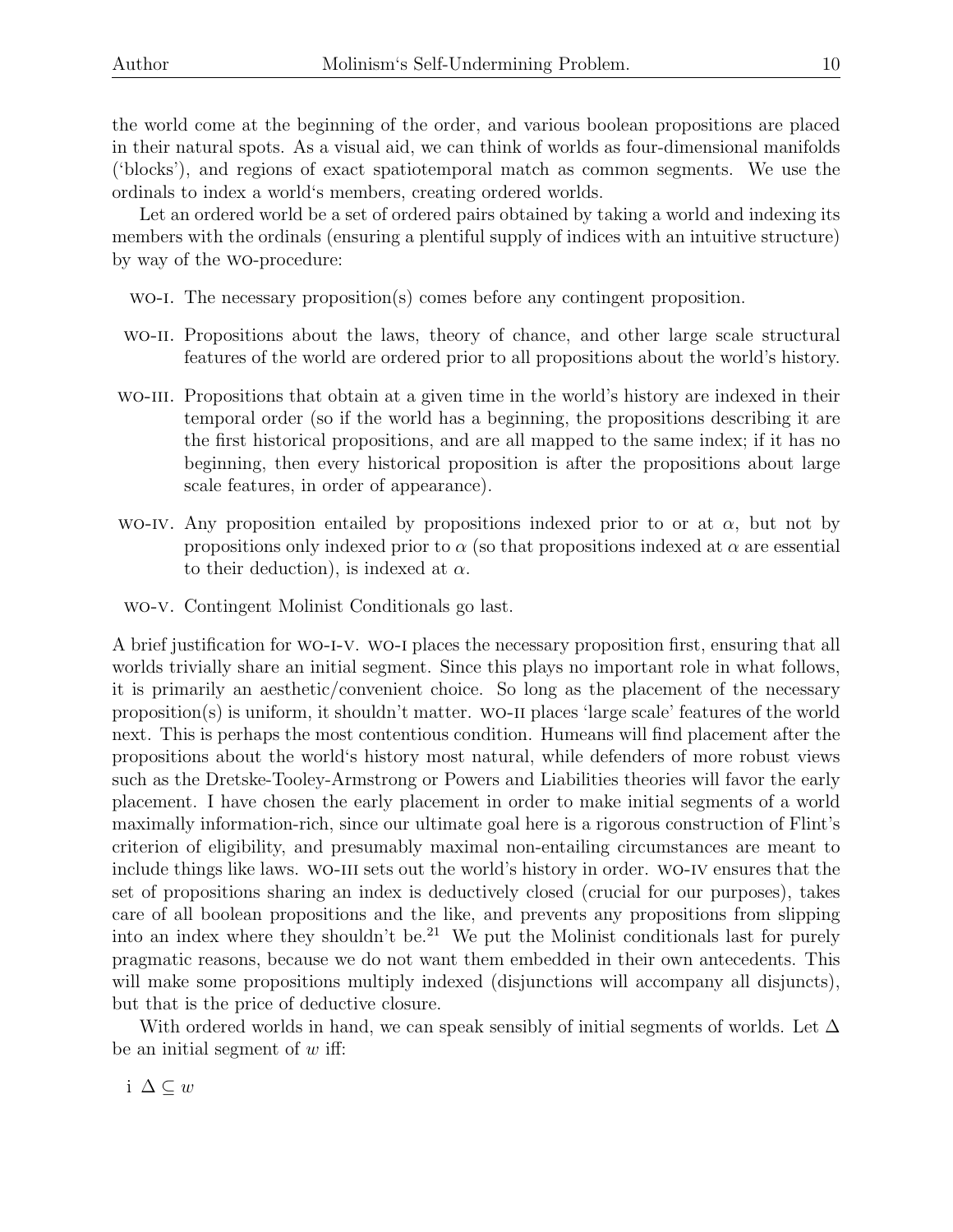ii There exists some initial segment  $S$  of the ordered world  $w^*$  obtained from  $w$  by the WO-procedure such that the members of  $\Delta$  are all and only the propositions contained in the members of S

Now we can lay down some stipulations about these world-histories. Our final goal is a rigorous definition of circumstances. I propose the following:

closure: Circumstances relative to an action are closed under strict implication.

richness: Circumstances relative to an action are derived from initial segments of worlds by removing the desired consequent (proposition saying that the agent performed the action) and anything that entails it.

non-triviality: Circumstances relative to an action must contain more than tautologous information.<sup>22</sup>

In order to complete the story, we must specify the kind of contraction that takes us from an initial world-segment to a circumstances. Fortunately, the kinematics of changing logically closed sets of propositions have been studied by proponents of AGM (named for its inventors). Unfortunately, their efforts have shown that contraction is not a simple matter. $^{23}$ 

AGM is a formal system for modeling changes in logically closed belief states, using the resources of mathematical logic and set theory. And while our interest is not epistemological, we can borrow (and tweak) some of their formal machinery. Specifically, we are interested in contraction: deleting information from a logically closed set of sentences in such a way that obtains a new logically closed set of sentences that does not include the deleted information.<sup>24</sup>

More precisely, letting  $\Sigma$  and  $\Lambda$  be sets of propositions, we are interested in the *remainder* set of Σ without Λ (hereafter  $\Sigma \perp \Lambda$ ). We can think of a remainder set as the options for 'removing'  $\Lambda$  from  $\Sigma$  while staying closed under implication. It is, therefore, a set of subsets of Σ. A set of propositions  $\Pi$  is a member of  $\Sigma\bot\Lambda$  iff:

- 1.  $\Pi \subseteq \Sigma$
- 2.  $\Pi_{\varepsilon} \cap \Lambda = \emptyset$
- 3. There is no set of propositions  $\Delta$  such that  $\Pi \subset \Delta \subseteq \Sigma$  and  $\Delta_{\varepsilon} \cap \Lambda = \emptyset$

Informally, condition 1 requires  $\Pi$  to be a subset of  $\Sigma$ , condition 2 requires that  $\Pi$  not imply  $Λ$ , and condition 3 is a maximality condition: there can't be some other subset of Σ which strictly includes  $\Pi$  without implying  $\Lambda$ .

Generally, there are multiple members of a remainder set, because there are many maximal ways of removing a proposition from one set while staying closed under implication. A quick example: we can remove a conjunction by removing either of its conjuncts.<sup>25</sup> With this in hand, we can now give a more precise definition of Flint's Molinist conditionals.

FLINT'S CONDITIONALS:  $\phi \mapsto \psi$  is a Molinist conditional iff there exists some pair of sets of proposition  $\{\Sigma, \Lambda\}$  such that: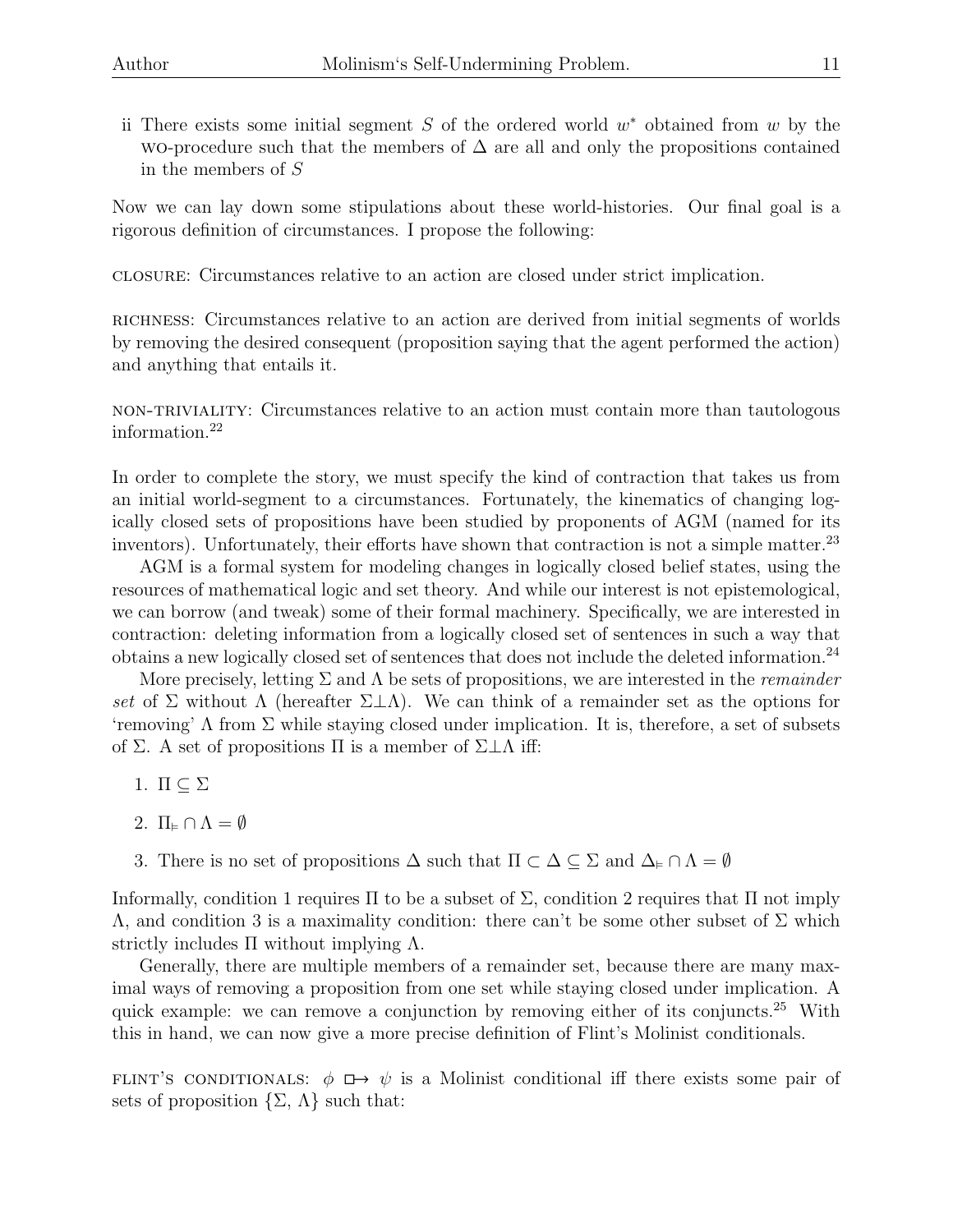- i.  $\Sigma$  is an initial segment of a world;
- ii.  $\Lambda \subset \Sigma$  describes an agent's free action;
- iii.  $\phi$  is the result of conjoining all the members of some  $\Delta$  such that  $\Delta \in \Sigma \perp \Lambda$ ;
- iv.  $\psi$  is the conjunction of all the members of  $\Lambda$ ; and

v.  $\phi \neq \top$ .

As given, FLINT'S CONDITIONALS formalizes the idea that circumstances are obtained from initial segments of worlds by deleting an agent's free action, but retaining as much information about that world as can be done without entailing the deleted action. We note that fc-i-iv imply richness and closure, but do not imply non-triviality, which must be stipulated in FC-V.

Now that we have FLINT's CONDITIONALS, we can see why Flint's proposal does not rule out a collapse. First, we note that FLINT's CONDITIONALS itself is  $\Gamma_{\varepsilon}$ -necessary. Even if the eligibility condition on the antecedents for Molinist conditionals is contingent (a proposal I find dubious but not absurd), as soon as the conditionals present themselves, the eligibility condition is fixed. Thus, from God's necessary knowledge of logical space and God's knowledge of FLINT's CONDITIONALS, we can, for every world, collect the (true) Molinist conditionals whose antecedents were obtained from an initial segment of that world. Call these sets CFA sets. CFA sets are unique: if two worlds differ in some initial segment, they will differ in their CFA sets. And any two worlds differ in some initial segment (on pain of being identical).

With CFA sets in hand, we can begin. Because we are using a background conditional logic at least as strong as VC (see § 3.2 for discussion of weaker systems), we accept the inference:

cs:  $\phi \land \psi \rightarrow \phi \implies \psi$ 

And centering gives a unique status to the actual world, which we can exploit. Recall that (generally) remainder sets have multiple members. Nothing in our construction guarantees that, if  $\phi_1, \phi_2 \in \Sigma \perp \Lambda$  and  $\phi_1 \Box \rightarrow \psi$  is true, then  $\phi_2 \Box \rightarrow \psi$  is. But centering guarantees that for the actual world, it does hold.<sup>26</sup> And so the actual CFA has a special property: CFA-completeness. We define this as follows:

 $CFA$ -COMPLETENESS w has a complete CFA iff every conditional obtained from an initial segment of w via the FC-procedure whose consequent obtains at w is in the CFA set for  $w$ 

The theorem cs makes sure the actual world has a complete CFA set. This means that, any time we have an actual action, we get a true Molinist conditional with an actual antecedent. But there is no guarantee that otherworldly actions accompanied by otherwordly-true antecedents will have a true Molinist conditional. For there is no guarantee that counterfactuals whose antecedent and consequent are true at other worlds will in fact be true. Indeed, if we think of counterfactuals from the perspective of Lewisian system of spheres models, we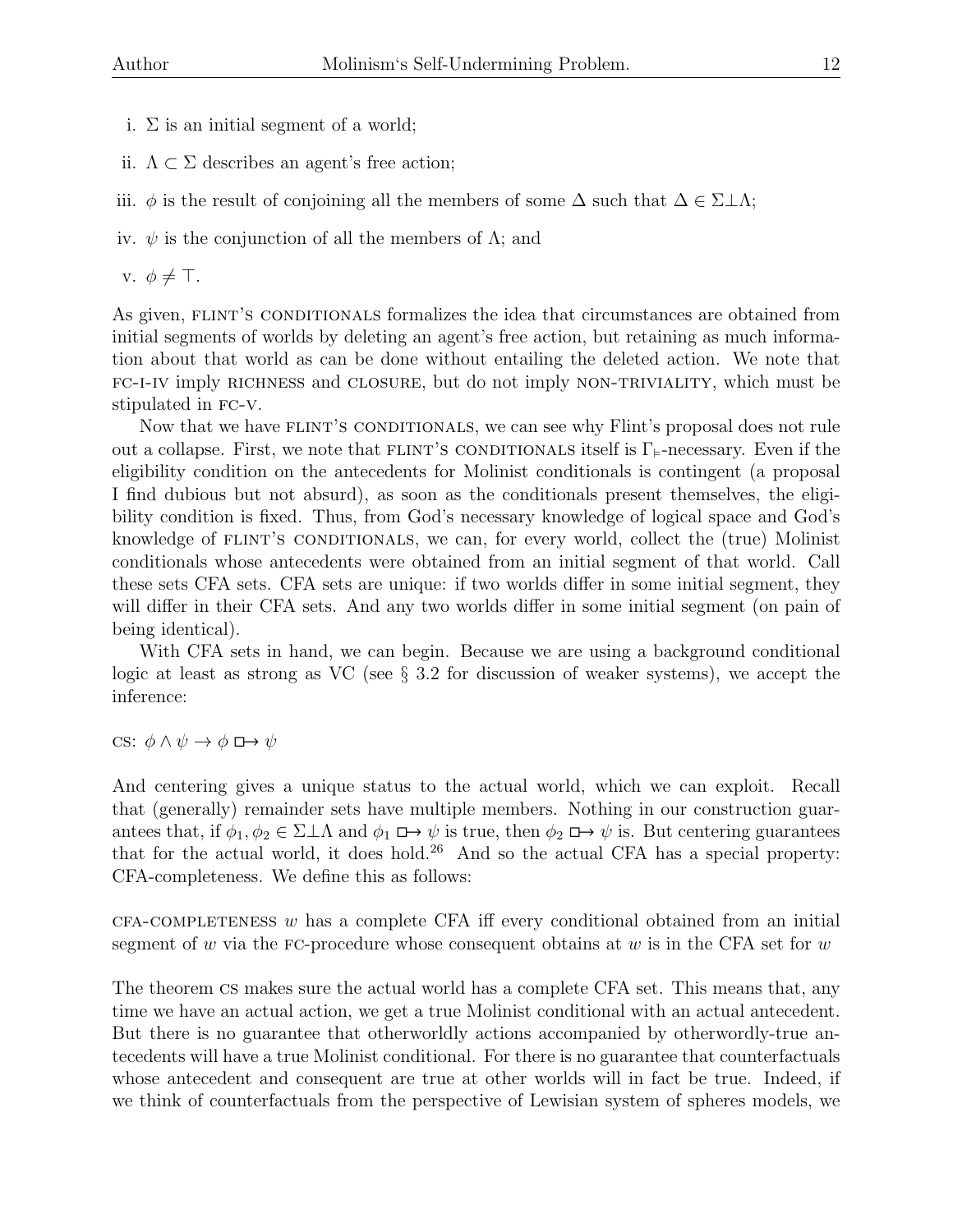should expect very few worlds to have all (or even most) of the same counterfactuals true at them as are true at the actual world. Which counterfactuals are true at a world depends on which sphere a world falls in (and on which world is at the center of the system of spheres), and the more distant we go from actuality, the more variance there is in relative closeness between worlds.

It's difficult to say too much more without a concrete model on the table. But giving a model that even begins to look satisfactory from a Molinist perspective would involve writing infinitely many infinitely long sentences. There is no proof from what we have said to show that there must be many worlds (or more than one) with complete CFA sets, and that is good enough to show the possibility of a collapse. Worlds that agree with the actual world as to which agents do what are the best candidates for having the complete CFA sets, but if those are God's only options, then the only available worlds for creation are clustered in a tight sphere around the actual world, giving us a low variety collapse.

So it appears that, suitably regimented as FLINT'S CONDITIONALS, it is an open question whether Flint's constraint implies a collapse. This gives a strong reason for Molinists to favor it over rivals such as the freewheeling (any proposition can go into the antecedent) approaches. But it also does not rule out a collapse. And while the possibility of a collapse is not as bad as one guaranteed, it is still an unwelcome implication of the view. Molinism is meant to ensure providence, not allow for it to be crippled altogether. Perhaps there is some alternative to these constraints which will guarantee non-collapse. In fact I am certain an ad hoc one could be constructed. But they are the most popular and most intuitive, and so we will focus our attention on the Molinist's other escape route: the Way of Restriction.

### 3.2 The Way of Restriction

The way of restriction looks to avoid collapse not merely by giving constraints on eligible antecedents for Molinist conditionals (an enterprise primed for charges of ad hockery, especially in light of Robert Adams's grounding objection; bad enough that Molinist conditionals are ungrounded, but now which of them present themselves to God before God choose a world to actualize is extremely sensitive to the content of the antecedent), but by restricting the logic of counterfactuals to the point where the closure of  $\Gamma$  is (or at least need not be) not too much more informative than  $\Gamma$  itself.

The way of restriction walks a delicate path. Part of the appeal of Molinism is the ability to go from some set of conditionals about who would do what and when to a bunch of categorical information about the world. Molinists must be careful to leave the logic of conditionals in good enough shape so as to be able to (potentially) extract information like 'there is no  $\Gamma_{\models}$ -possible world in which every free agent does no evil,' (Plantinga's Free Will Defense) or 'in order to secure n heaven-bound agents, God had to create n hellbound ones' (Craig's Molinist defense of hell). Thus, on pain of leaving God high and dry with an impoverished set of Molinist conditionals, Molinists must embrace certain richness constraints on the set of available conditionals together with their implications.

An additional factor besetting the way of restriction is the need to maintain a logic of counterfactuals that holds with ordinary usage. Molinist counterfactuals are not special beasts; their  $\Box \rightarrow$  is the  $\Box \rightarrow$  of the linguist. Thus, any attempt to do away with theorems and inferences implicated in the collapse argument must answer to natural language semantics.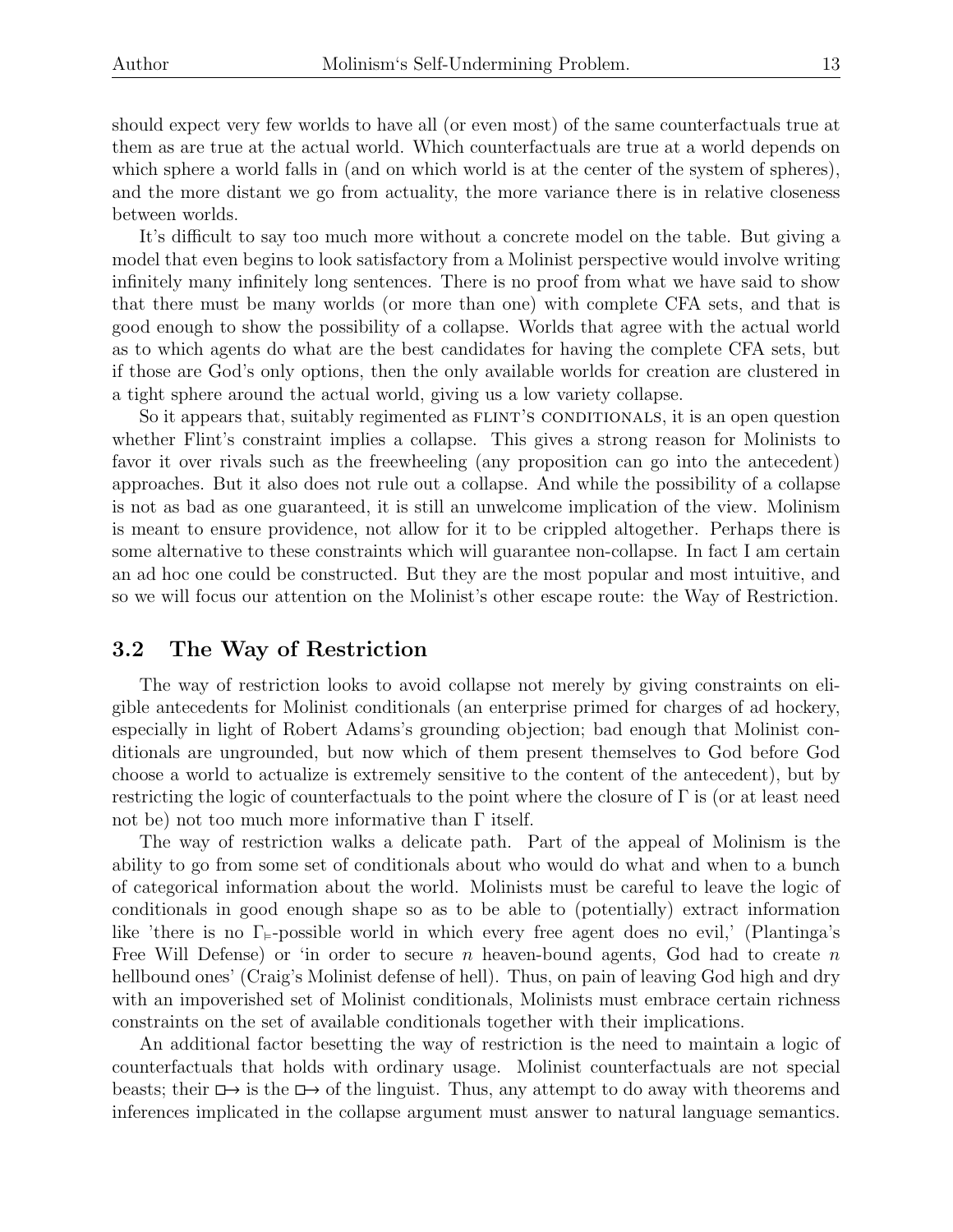If the best theory of counterfactuals endorses (say) C2 or something stronger, so must the Molinist. Bearing these warnings in mind, we begin.

We are faced with a dizzying array of proposals for the semantics of counterfactuals. From Lewisian sphere models to Pearl-style causal modeling, an impressive box of mathematical tools has been brought to bear in the conditionals debates. Fortunately, many of these have been shown to be inter-translatable.<sup>27</sup> Even attempting to summarize all of the options would take us far beyond the scope of this paper. Instead, I will provide axiomatizations of the logics in question, recognizing that most of the major semantics can be made to give rise to them by appropriate restrictions on their models.<sup>28</sup>

We begin with a language. Our syntax is that of the propositional calculus, supplemented by the counterfactual operator  $\Box \rightarrow$ . The rules for well formed formulae (wffs) are as usual, with the addition that interposing  $\Box$  between any wffs makes a further wff.<sup>29</sup> A set of formulae  $\mathcal L$  is a conditional logic just in case it includes all tautologies and is closed under modus ponens. 30

Stalnaker's C2, which we have so far treated as our background logic, is the smallest counterfactual logic closed under the following rules:

$$
RCEC: \phi \leftrightarrow \psi \vdash (\chi \Box \rightarrow \phi) \leftrightarrow (\chi \Box \rightarrow \psi)
$$

$$
RCK: (\phi_1 \land ... \land \phi_n) \to \psi \vdash ((\chi \Box \to \phi_1) \land ... \land (\chi \Box \to \phi_n)) \to (\chi \Box \to \psi), n \ge 0
$$

and containing all instances of the following:

ID:  $\phi \mapsto \phi$ MP:  $(\phi \mapsto \psi) \rightarrow (\phi \rightarrow \psi)$ MOD:  $(\neg \phi \Box \rightarrow \phi) \rightarrow (\psi \rightarrow \phi)$ cso:  $((\phi \Box \rightarrow \psi) \land (\psi \Box \rightarrow \phi)) \rightarrow ((\phi \Box \rightarrow \chi) \leftrightarrow (\psi \Box \rightarrow \chi))$ cv:  $((\phi \mapsto \psi) \land \neg(\phi \mapsto \neg \chi) \to ((\phi \land \chi) \mapsto \psi)$ CEM:  $(\phi \mapsto \psi) \vee (\phi \mapsto \neg \psi)$ 

As perceptive readers will note, cem played a key role in the initial collapse argument.

Thus, a natural move for those Molinists opposed to any restriction on C-eligibility is to deny its validity.<sup>31</sup> Those who do so are in good company: W.V.O Quine, David Lewis, Jonathan Bennett, and a majority of contemporary philosophers reject it.<sup>32</sup> But, setting aside the general arguments in its favor, cem is not without its charms for committed Molinists. First of all, it gaurantees PLENITUDE, a non-trivial task in even slight weakenings of C2 (such as our next logic, VC). Secondly, it prevents Hasker's "Might Argument" from getting off the ground.<sup>33</sup> And despite the generally dismissive tone with which some have greeted Hasker's argument, its defeat is work that must be done somehow. And third, counterexamples to cem are often precisely the pairs of the type of counterfactual Molinists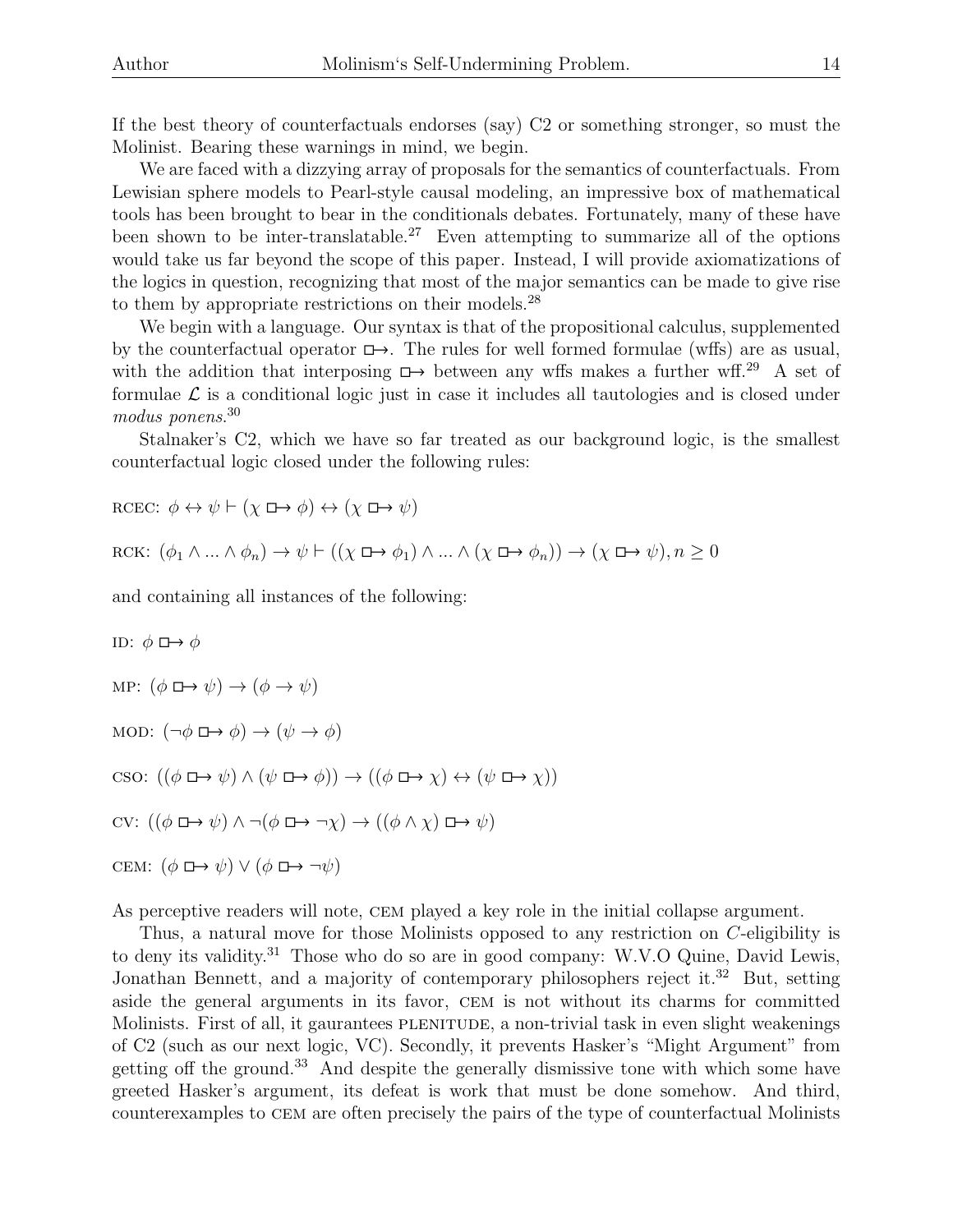need to come out true: counterfactuals in which the antecedent describes an indeterministic process while the consequents specify outcomes of that process.<sup>34</sup>

The first natural weakening of C2 is David Lewis's VC. Its axiomatization is just like that of C2, but we replace cem with cs.

cs:  $(\phi \land \psi) \rightarrow (\phi \Box \rightarrow \psi)$ 

Unfortunately for the freewheeling Molinist, this weakening does not get her out of the problem. cs ensures that there are just enough counterfactuals for the collapse to occur. For any counterfactual of the form 'if S were in  $\top$ , S would freely A' with a true consequent will be true. As inadequate compensation (and for more or less the same reason), VC still allows something close enough to PLENITUDE to obtain, for  $\Gamma$  will at least be rich enough to allow God to create the actual world. Molinists who embrace Flint's restriction will recognize cs as the theorem deployed against. And so they may see good reason to combine the way of constraint with the way of restriction, adopting both Flint's rule for antecedents and a logic no stronger than VW (the result of dropping cs from VC).

Just as there are general arguments for and against cem, there are general arguments for and against cs. Most of the arguments in favor of it are based on the preferred semantics (in combination with pragmatic defenses against alleged counterexamples). The rough idea behind much recent work on counterfactuals has been: see what changes need to be made to actuality to make the antecedent true, and then see if the consequent is true too (this may be seen as an ontic version of the Ramsey Test). In cases where the antecedent is actually true, the answer to the question, 'what must change to make the antecedent true?' is 'nothing.'<sup>35</sup> Thus, we can see that cs is motivated by the 'minimal change' conception of the truth conditions for counterfactuals. Unsurprisingly, then, all of the major work in this tradition is friendly to it.

Nevertheless, there are several classes of common counterexample. The first we might call "irrelevance" examples: examples like (1) .

(1) If London were the capitol of the UK, then Washington would be the capitol of the US.

In these sorts of cases, a conditional is sandwiched between an arbitrary pair of truths. The second, we might call "counterevidence" examples: examples like (2), supposing that John is in general a bad party guest and that the party went well.

(2) If John were to attend the party, it would be a success

In these cases, the antecedent counts as evidence against the consequent, but not decisively.<sup>36</sup> And finally, we have indeterministic examples like  $(3)^{37}$ :

(3) If atom  $R_1$  were in a sample of raidum-226, it would decay after 1600 years.

It has been suggested that these sorts of (probabilistic) cases render not only cs, but most counterfactuals false.<sup>38</sup>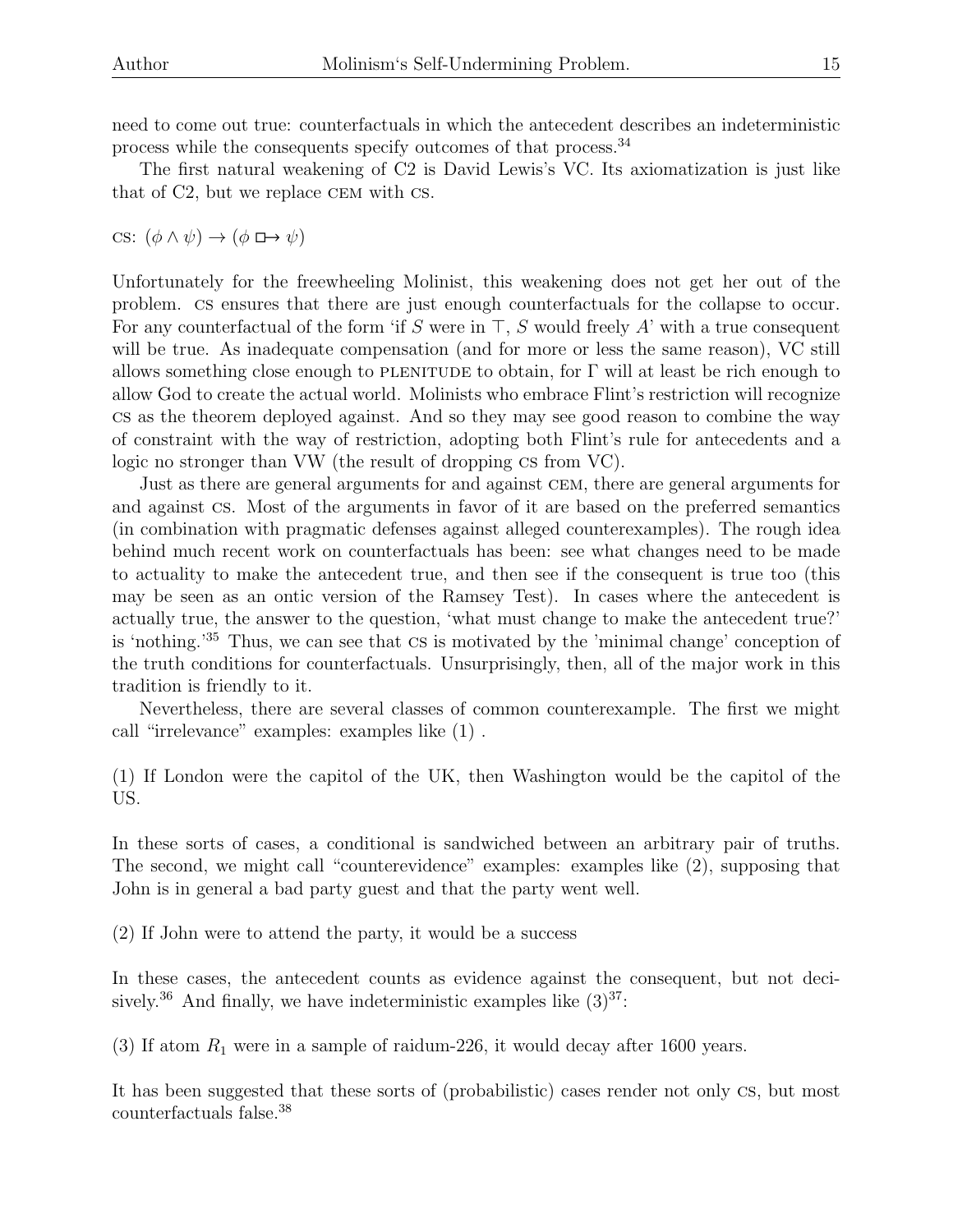In response to these examples, I can do no better (and see no reason why better need be done) than Lewis. Counterfactuals with (known) true antecedents are odd to assert, because the counterfactual construction carries a presupposition of a false (or at least not known) antecedent, and because the conversational purpose in most contexts would be better served by asserting the conjunction than by asserting the counterfactual (in fact, failure to do so violates the maxim of quality). Thus, we are right to be suspicious of  $(1)$ ,  $(2)$ , and  $(3)$ . But since they are known to be flawed assertions, we cannot take intuitions as to their *truth value* all that seriously.

Not only so, but it is unclear that merely retreating from VC to VW will solve all the problems. Lee Walters has argued that most extant attempts to do so either fail to solve the various counterexamples that motivate dropping cs or end up dispensing with some other valued principle of counterfactual logic.<sup>39</sup> Space does not permit a thorough discussion of Walters's arguments here, but combined with Lewis's point about the infelicity of asserting counterfactuals with known antecedents, they make for a compelling defense.

Not only so, but the Molinist may get less than she hopes for by weakening the logic. By dropping cs from VC, we obtain VW. This frees Flint style Molinists from a logic that guarantees the possibility of a collapse. But even so, there will be many true instances of cs in the Molinist's intended model. Applying fc already filters out many of the sorts of counterfactual used as counterexamples to cs. When we have a counterfactual of the sort Flint is interested in, it is fairly intuitive that cs is true of it. Thus, it is unclear how much the Molinist gains by falling back to VW. Even though cs is not a theorem of VW, neither is its negation; there is nothing VW-inconsistent about a strongly centered model. So it does not free her from the possibility of a collapse. It merely frees her from the possibility of collapse being guaranteed by the background counterfactual logic.

Furthermore, the retreat to VW brings a new danger onto the horizon. In logics as strong as VC, PLENITUDE or something near enough is a logical truth. God at least gets enough counterfactuals to make the actual world. But there are VW models in which this does not happen; for instance, models in which the only true counterfactuals are those in which the antecedent entails the consequent. In fact, the crucial step in van Inwagen's attack on Molinism is the step from VC to VW (1997). The VW-embracing Molinist owes us a story about why  $\Gamma$  is rich enough to fulfill its role in the theory of providence. And in doing so, she must not recreate the resources needed for a collapse argument.

Logics weaker than VW have nothing new to give the Molinist, and only make the richness issue more pressing. They also bring her into direct conflict with the philosophical mainstream, where the debates over counterfactuals almost uniformly presuppose stronger logics.<sup>40</sup> So we shall pay them no heed.

Instead, we shall consider a broad issue (often hinted at) facing the way of restriction. As I have argued, Γ (and its accompnying logic) can fail to live up to its theoretical role in two ways. It can be so powerful that God gets little to no choice as to which world is actual, or it can be so anemic that God gets little to no help in selecting a world. Call a Molinist theory that avoids these two extremes Goldilocks Molinism. We are faced with a question: should Molinism entail Goldilocks Molinism? In our survey of the most common/popular counterfactual logics, we have seen that - by the lights of the logic alone - Molinism does not entail Goldilocks Molinism. In system VC and stronger, there is a possibility of collapse. In system VW and weaker, there is the possibility of an anemic set of counterfactuals being of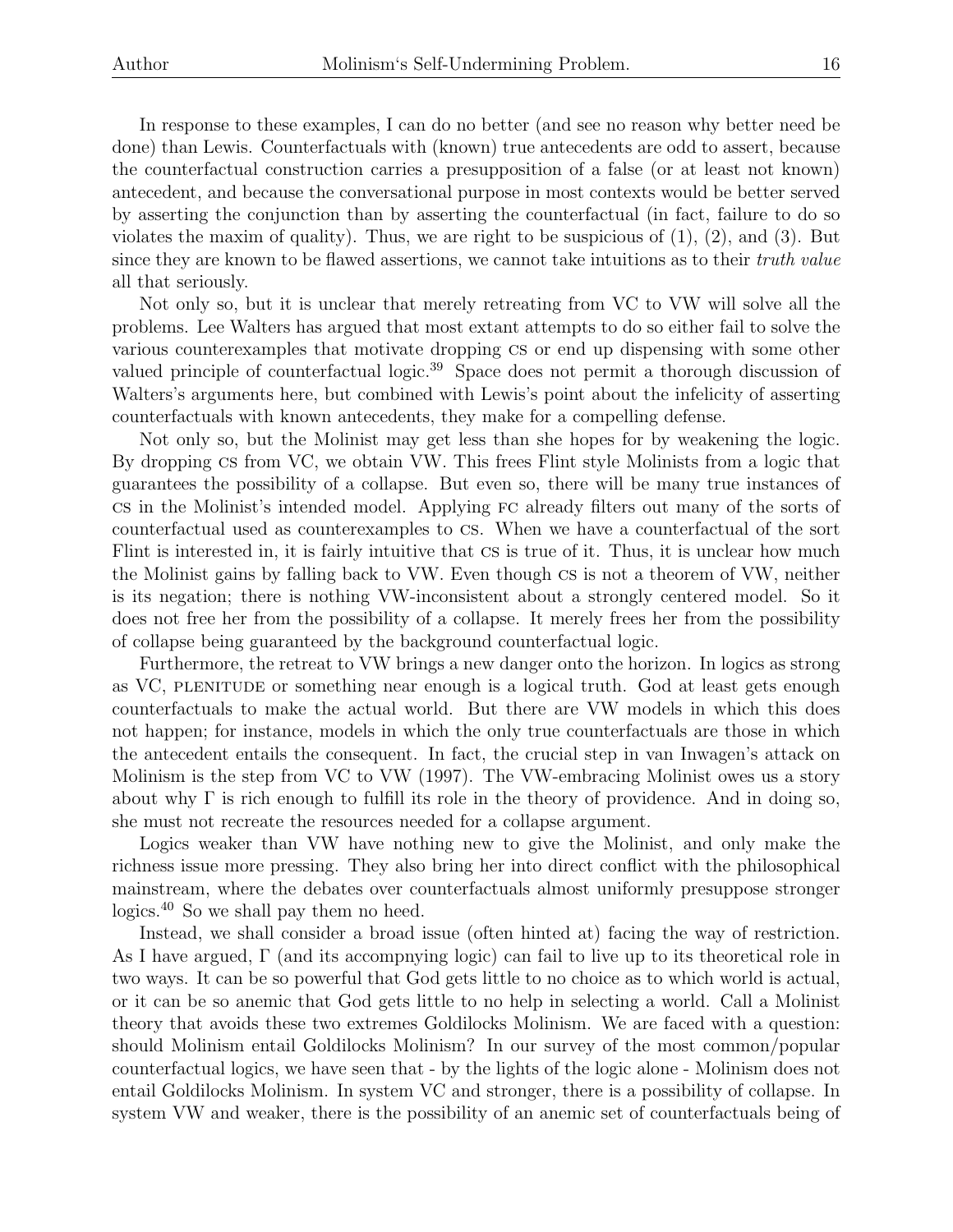little to no help to divine providence. The only difference between the two is cs.

It is still open to the Molinist to provide some other argument for the Molinism to Goldilocks Molinism entailment, likely in the form of some principle about which Molinist conditionals become available to God (thus returning at least partially to the way of constraint). But such an argument must come from the nature of action, agency, or Molinist conditionals. I cannot rule out there being any such argument; however, I do not see how it would go. I can see several criteria of adequacy (unlikely to be jointly sufficient) which make the task difficult. First: any resulting principle must be motivated by considerations pertaining to the subject from which it originates. If it comes from the nature of action or agency, it must be motivated by concerns in action theory; if it comes from the nature of counterfactuals, it must be motivated by concerns from the logic and semantics of counterfactuals. And second: it must enforce something near enough to PLENITUDE, but without triggering a collapse. Thus, its resulting rule must (for instance) be strictly weaker than cs restricted to Molinist conditionals. I am doubtful that there is any (non ad hoc) rule that fulfills both of these.

So suppose Molinism does not entail Goldilocks Molinism. Is this a problem? Molinists have shown a general willingness to accept *prima facie* undesirable modal consequences of their view, such as the possibility that once the Molinist conditionals have been set, there is no feasible world that God finds worth creating. But the problems here are worse than that. Unlike the all-terrible situation, the collapse and anemic situations are providence-depriving. It is the difference between selecting amongst a large variety of bad options, and selecting amongst very few or very homogenous options.

We have already seen how the collapse is providence depriving. To see how the anemic case is, too, consider the (extreme) VW model in which all counterfactuals are false (except those required by ID and by various strict conditionals). When God is considering whether to put someone in some situation, God has no idea what that person will do: it is both false that she would A, and false that she would not A. And without that knowledge, God cannot guide the world in the way that Molinism is meant to preserve.

So whether God gets to exercise providential control depends on how the Molinist conditionals turn out. This runs head on into the doctrine of divine aseity. As traditionally understood, divine aseity is the ultimate declaration of metaphysical independence. It requires that God not depend on anything beyond Godself for the possession of God's 'important' (for some suitably spelled out notion of importance) properties. On the uncontroversial assumption that providence is an important divine attribute, we get a conflict: unless one of the right sets of Molinist conditionals are the true ones, God cannot exercise providence. But the Molinist conditionals are independent of God. And so whether God exercises providence depends on something beyond divine control. This is unpalatable.

## 4 Conclusion

The Molinist sets out a grandiose project: to reconcile a strong doctrine of divine providence with a strong theory of human freedom. In order to do so, she introduces Molinist conditionals: true counterfactuals about what possible agents would do in possible situations. These counterfactuals not only are contingent, but are beyond divine control. God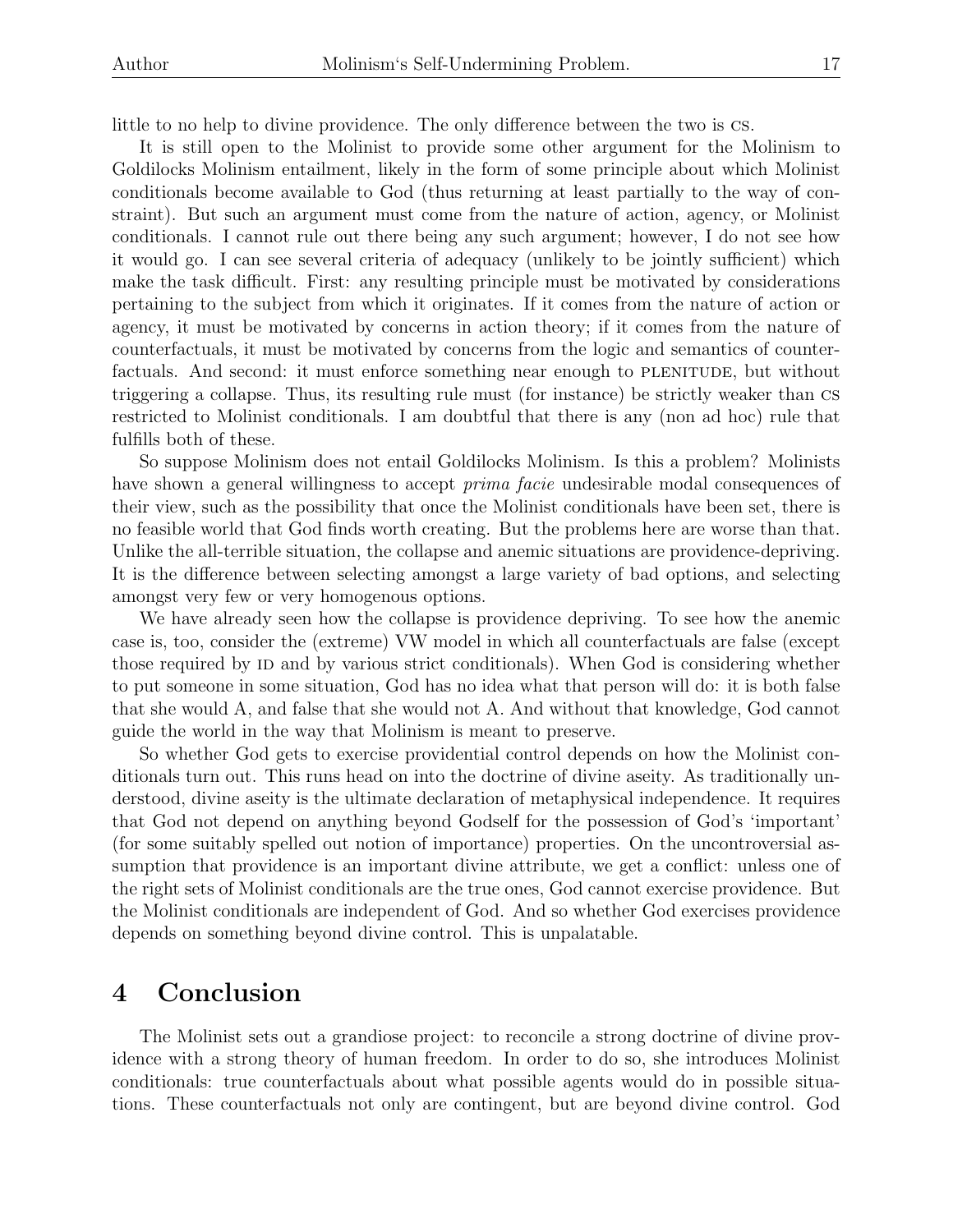gets no say in which are true and which are not. Further, they are known to God prior to God's choice of a world to actualize. The promise is that, in doing so, they allow God (within their own constraints) to exercise providential control over who does what by only putting agents in situations where they would do as God wills they do.

But his control comes at a price. Rather than giving God all of logical space from which to choose an actual world, Molinists 'filter' the possible worlds through the Molinist conditionals (and their logical consequences), so that it is only feasible for God to actualize worlds that survive the filter. However, as we have seen, things are not so tidy. The logical consequences of a set of counterfactuals can be quite broad. Very rich sets of counterfactuals imply a good deal about which world is actual. In fact, using the standard background counterfactual logics and making some minimal assumptions about what the set of Molinist conditionals is like, we have seen that they can pin down one or only a very few candidates for the actual world. Moreover, they can dictate some of the very facts that they were supposed to allow God to choose: facts about who does what.

In the face of this problem, the Molinist has two options: the way of constraint - setting out constraints on what kinds of information the antecedents of Molinist conditionals can contain - and the way of restriction - restricting the background logic of counterfactuals so that the original set has very few extra consequences. I have argued that both of these options faces problems. The way of constraint is extremely tricky to implement successfully. I have shown how the best proposed restrictions in the literature can lead to collapse. I conjecture that in logics as strong as VC, a route to collapse will present itself. The way of restriction introduces a new way for Molinism to fail to deliver on its promises: in VW and weaker logics, there are models in which the set of Molinist conditionals does not contain enough information to be of use to God in guiding the world.

Thus, amongst possible sets of Molinist conditionals, there is a zone of sets that are strong enough to cause a collapse, a zone of sets that are too weak to be usable, and a zone of sets that are just right. Molinists have yet to offer a guarantee that the set God gets will be in the third zone (and many contemporary variants of Molinism entail that it is not). And without one, their theory undermines the doctrine of divine aseity. Rather than God's exercise of providence being wholly dependent on God, it depends on whether God is dealt a favorable hand. So the Molinist *concordia* collapes. Molina's theory cannot deliver.<sup>41</sup>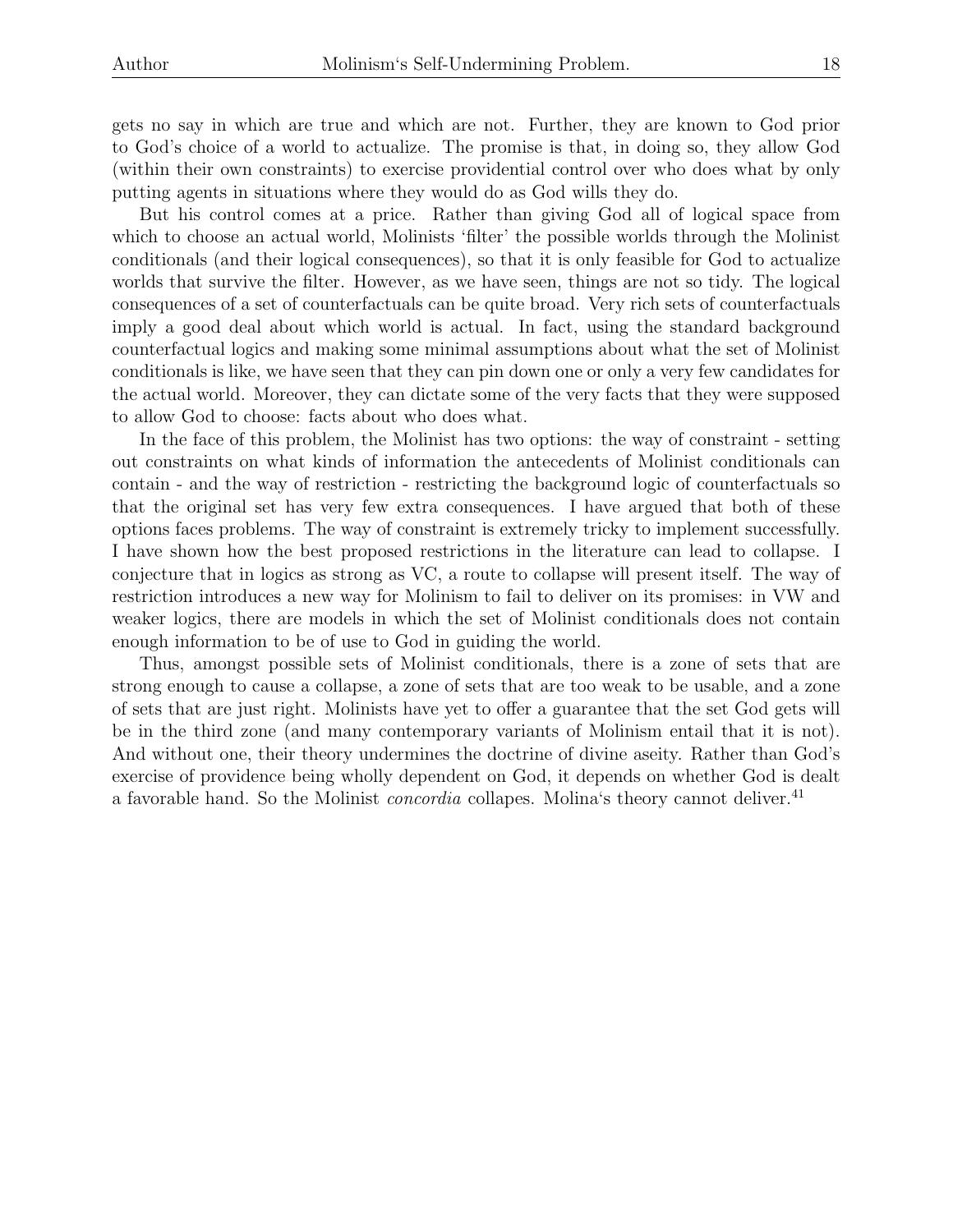# Notes

<sup>1</sup>Adams (1977), Plantinga (1985), Freddosso (1988), Adams (1991), Flint (1998), Hasker (1999), Zimmerman (2009), and the essays in Perszyk (2011) give a taste and hit many of the highlights.

 $2$ Zimmerman [2008]

3 I follow Flint (1998) in presentation and terminology

<sup>4</sup>It is once more worth noting that I will assume the entire third moment to happen synchornically. God makes a single decision, and that decision carris out all of its implications at once. Views on which this moment unfolds in 'stages' - such as that of Zimmerman (2009) - introduce complications that we need not consider while getting the basic argument on the table.

<sup>5</sup>Thank you to Bob Adams for pressing me on this point.

<sup>6</sup>Ultimately, if forced to classify which of the traditional divine atributes I charge the molinists with losing, it is divine *aseity* 

<sup>7</sup>This presupposes that measure theory can sensibly applied to the plurality of worlds. We will pretend here that it can.

<sup>8</sup>This is almost certainly false, but for reasons that will become apparent trying to use a plausible assumption would make our precise version too complicated to be useful.

<sup>9</sup>Distance depends on similarity, so that if we have a set of worlds all of which are distant from each other we have great variety amonst the members of that set. We might even give a formal measure of the variety within a set of worlds by taking the measure of its convex hull within the plane, but for our present purposes we do not need a formal measure of variety.

<sup>10</sup>more precisely: a class, but having acknowledged the distinction between sets and proper classes, and the various cardinality worries usually associated with the need to make it, I propose to ignore it.

<sup>11</sup>We leave the proof as an exercise to the reader

<sup>12</sup>What if God has second order preferences with ties? Wouldn't that give us regions of logical space where God's preferences change? Perhaps. I'm not sure there is any pressure to assume higher order divine preferences, and I'm not sure - given higher order divine preferences - we need to assume there can be ties. But if forced, I will insist that the Molinist modify her theory a bit. The divine preference order is settled before the Molinist conditionals arrive, making them the second bit of contingent information on the scene.

<sup>13</sup>Can God ever be stuck with specific cratures? Probably. We can always add epicycles to the above model. Let only some of the creatures by transword saints, and let them appear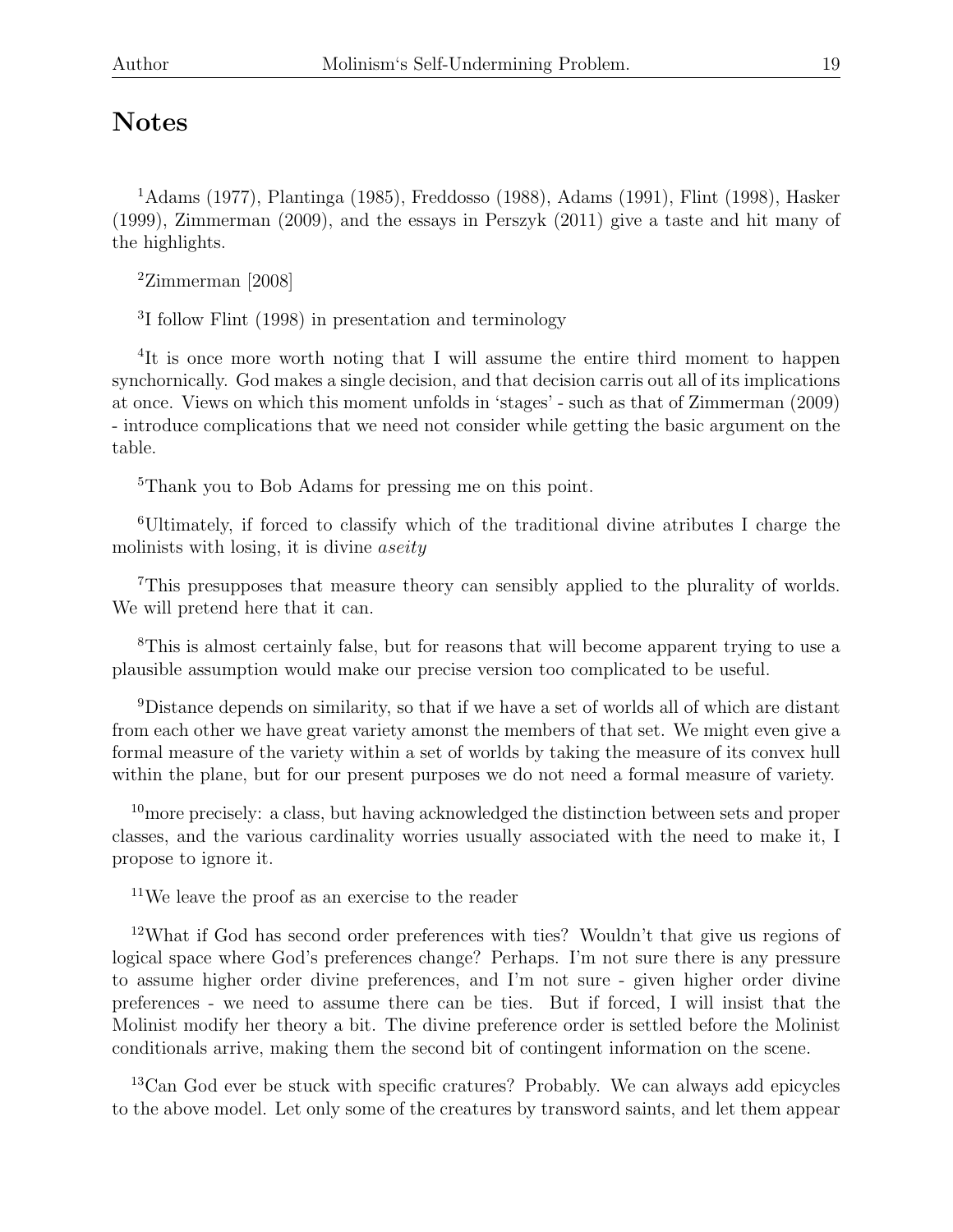in all the worlds on the higher end of God's preference structure...

<sup>14</sup>We willl later explore the consequences of weakening this assumption. Note now that it amounts to an application of Conditional Excluded Middle to Molinist conditionals.

<sup>15</sup>See Priest (2008) and Nute & Cross (2001) for thorough discussion of major counterfactual logics. We provide a complete axiomatizaion of C2 in §x.x.

<sup>16</sup>Later, I will explore the argument with weaker systems.

<sup>17</sup>Most notably in "Most Counterfactuals are False" (Ms.)

<sup>18</sup>The way of restriction was suggested to me in personal correspondence by Alvin Plantinga.

<sup>19</sup>The best of these eforts can be found in Zimmerman  $(2009)$ , Flint  $(1998)$ , Craig  $(1990)$ , Freddosso and Flint (1983), and Wierenga (1989).

 $20$ Those with metaphysical scruples may apply their favorite paraphrase, so that we represent worlds as sets of propositions and so on.

 $21$ For instance, if it didn't have the second clause, all propositions prior to an index would be placed at that index.

<sup>22</sup>Note here that this does not rule out collapse by fiat.  $\Gamma_{\varepsilon}$ -necessary propositions need not be tautologous.

<sup>23</sup>For further discussion of these issues I refer the reader to Alchourron & Makinson (1982), Alchourron, Gardenfors & Makinson (1985), and Levy (2004).

<sup>24</sup>My presentation here follows Alchourron & Makinson (1982)

<sup>25</sup>And since every proposition except  $\top$  can be written as a conjunction, that is enough to get multiple members quite often.

<sup>26</sup>proof: Let  $\phi_1...\phi_n$  be the members of a remainder set from an actual initial segment. Then they are implied by a true proposition, so true. Let  $\psi$  be the proposition by which the initial segment was contracted. So  $\psi$  is true. So each conditional  $\phi_1...\phi_n \mapsto \psi$  is true.

<sup>27</sup>The proofs can be found in Lewis (1981), Nute & Cross (2001), Marti & Pinosio (Ms.)

<sup>28</sup>For a detailed presentation of most of the major options, and the axiomatizations of various logics from which the following paragraphs are drawn, see Nute & Cross (2001)

<sup>29</sup>This allows for arbitrary nesting of counterfactuals.

 $30$ see Priest (2008) for a conditional logic that does not include MP.

<sup>31</sup>Indeed, this was Alvin Plantinga's first response to the collapse argument in personal correspondence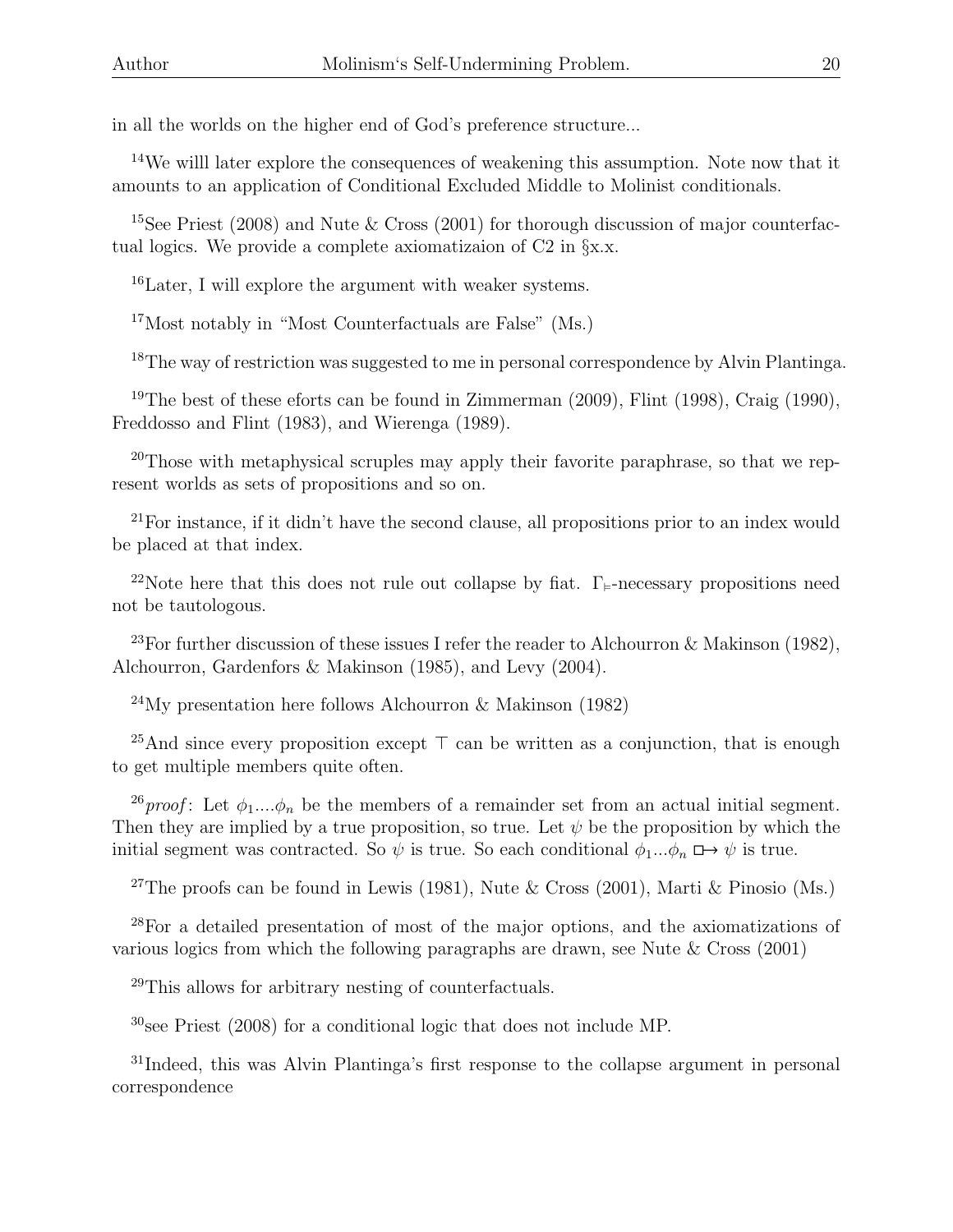$32$ But see Stalnaker (1981), Williams (2010), and Swanson (2012) for a spirited defense.

<sup>33</sup>See Hasker (1989), Hasker (2011), Flint (2011), and Mares & Perszyk (2011) for furher discussion.

<sup>34</sup>For example, the pair 'if a fair coin were flipped, it would land heads' and 'if a fair coin were flipped, it would land tails.' are commonly taken to both be false.

 $35$ The canonical defense can be found in Lewis (1973) and Stalnaker (1968).

 $36\text{We can see this objection crop up in Bennett } (1974)$ 

<sup>37</sup>Bennett (2003) favors these sorts of examples

<sup>38</sup>Hajek (ms.) is the primary prosecutor; see Lewis (1986) for an attempted fix.

<sup>39</sup>Lee Walters (Forthcoming) "Possible Worlds Semantics and True-True Counterfatuals." Pacific Philosophical Quarterly.

<sup>40</sup>Pollock's SS, Lewis's VC, Stalnaker's C2, and the strict conditional logics of Gillies and von Fintel are the main contenders. See von Fintel (2001) and Gillies (2007) for details on the latter.

<sup>41</sup>Acknowledgements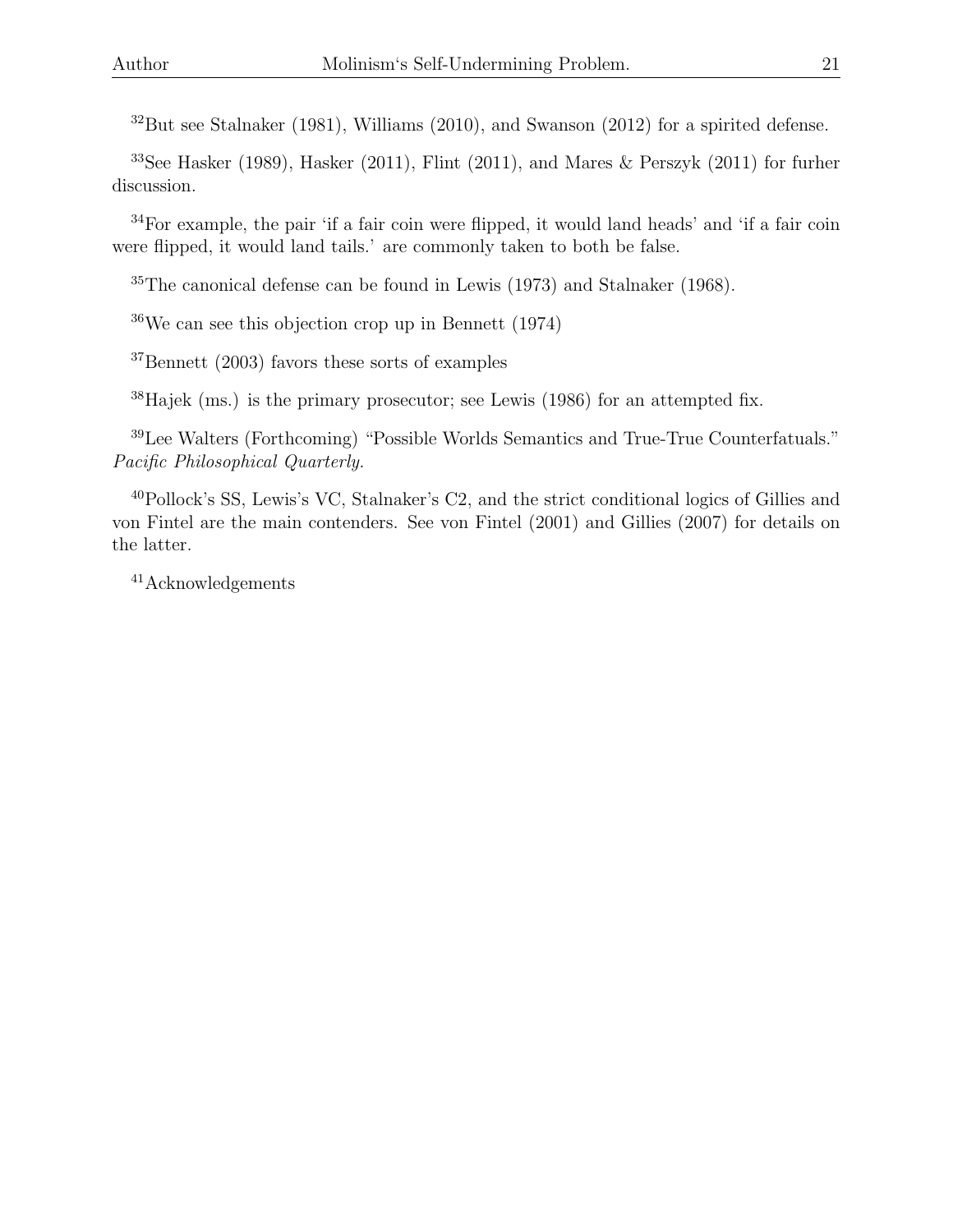#### Works Cited

- 1. Adams, Robert M. (1977). "Middle Knowledge and the Problem of Evil." American Philosophical Quarterly 14 (2):109-117.
- 2. (1991). "Another Anti-Molinist Argument." Philosophical Perspectives 5:343-53.
- 3. Alchourron, Carlos E. & David Makinson (1982). "On the Logic of Theory Change: Contraction Functions and Their Associated Revision Functions" Theoria 48 (1):14-37.
- 4. Alchourron, Carlos, Peter Gardenfors & David Makinson (1985). "On the Logic of Theory Change: Partial Meet Contraction and Revision Functions." Journal of Symbolic Logic 50. 510530.
- 5. Bennett, Jonathan (1974). "Counterfactuals And Possible Worlds." Canadian Journal of Philosophy 4:381-402.
- 6. (2003). A Philosophical Guide to Conditionals. Oxford: OUP.
- 7. Craig, William Lane (1989). "No Other Name: A Middle Knowledge Perspective on the Exclusivity of Salvation Through Christ." Faith and Philosophy 6 (2):172-188.
- 8. (1990). Divine Foreknowledge and Human Freedom. London: E. J. Brill.
- 9. Freddoso, Alfred J. (1988). "Introduction," in Luis de Molina: On Divine Foreknowledge (Part IV of the Concordia), trans. by Freddoso. Ithaca: Cornell University Press.
- 10. Flint, Thomas P. (1998). Divine Providence: The Molinist Account. Ithaca: Cornell University Press.
- 11. (2011). "Whence and Whither the Molinism Debate." in Perszyk (ed.)
- 12. Flint, Thomas P. & Alfred J. Freddoso (1983). "Maximal Power." In Alfred J. Freddoso (ed.), The Existence and Nature of God. Notre Dame: University of Notre Dame Press. 81–114.
- 13. Gillies, Anthony S. (2007) "Counterfactual Scorekeeping," Linguistics and Philosophy 30:329-360.
- 14. Hasker, William (1989). God, Time, and Knowledge. Ithaca: Cornell University Press.
- 15. (1999). "A New Anti-Molinist Argument," Religious Studies 35:291-297.
- 16. (2011) "The (Non-)Existence of Molinist Counterfactuals." in Perszyk (ed.).
- 17. Kratzer, Angelika. "What 'Must' and 'Can' Must and Can Mean." Linguistics and Philosophy 1 (3):337–355.
- 18. Levi, Isaac (2004). Mild Contraction: Evaluating Loss of Information Due to Loss of Belief. Oxford: Oxford University Press.
- 19. Lewis, David (1973). Counterfactuals. Oxford: Basil Blackwell.
- 20. (1981). "Ordering Semantics and Premise Semantics for Counterfactuals." Journal of Philosophical Logic 10 (2):217-234.
- 21. (1986). 'Postscript to Counterfactual Dependence and Time's Arrow," Philosophical Papers, Volume II. Oxford: OUP, 33-52.
- 22. Mares, Edwin & Ken Perszyk (2011). "Molinist Conditionals." in Perszyk (ed.).
- 23. Nute, Donald & Charles B. Cross (2001). "Conditional Logics." in Dov M. Gabbney & F. Guenther (eds.) Handbook of Philosophical Logic  $2^{nd}$  Edition, Volume IV. New York: Springer.